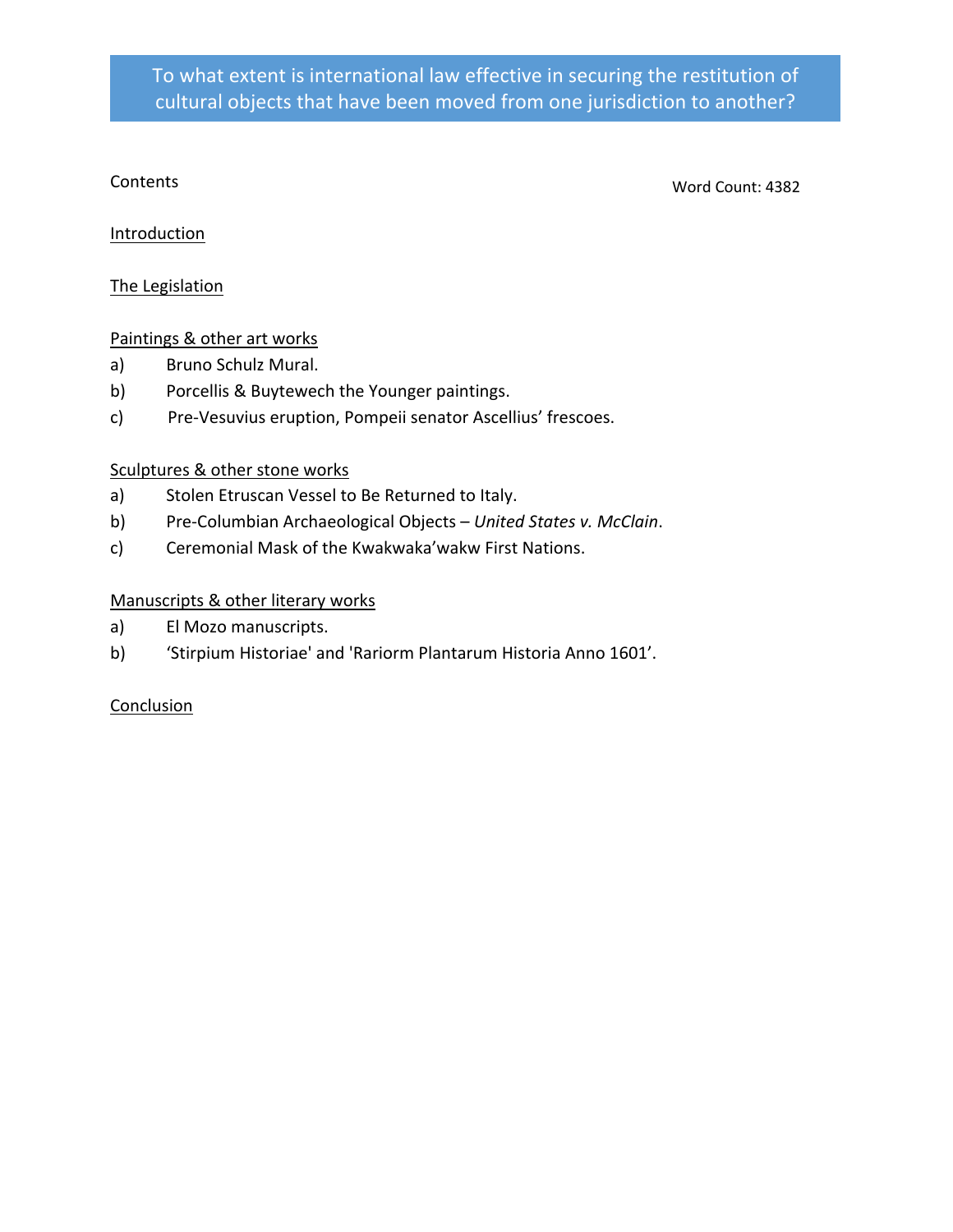#### **Introduction**

Cultural Heritage law comprises a vast body of legislation. This classes cultural heritage in several categories. These are in turn classified into two parts. Firstly, tangible cultural heritage: "movable cultural heritage (paintings, sculptures, coins, manuscripts) immovable cultural heritage (monuments, archaeological sites, and so on) underwater cultural heritage (shipwrecks, underwater ruins and cities) $1''$ 

Secondly, intangible cultural heritage: "oral traditions, performing arts, rituals<sup>2"</sup>

This essay shall focus on tangible moveable cultural heritage, as it the only class of heritage which can, by nature, be resituated. It would, however, be fruitless to deny the intrinsic intangible value of each cultural object, as their tangible value is fully dependent on their intangible value.

This essay shall be split into three parts of tangible moveable cultural heritage (TMCH): paintings & other art works; sculptures & other stone works and manuscripts & other literary works.

It is important to distinguish between these three so as not to become embroiled within each category highlighted in articles 1(a)-(k) in the Convention on the Means of Prohibiting and Preventing the Illicit Import, Export and Transfer of Ownership of Cultural Property<sup>34</sup>. Doing so would dilute the quality of the overall piece and remove the relevance of the points of law highlighted.

The tangible movable cultural heritage categories I have chosen are broad. The examples from each shall be representative of whether the law is effective in securing the restitution of these cultural objects to their 'rightful' jurisdiction.

To further clarify, jurisdiction shall be defined as: "The geographic area over which authority extends; legal authority; the authority to hear and determine causes of action<sup>5</sup>." In general

<sup>&</sup>lt;sup>1</sup> 'Definition Of The Cultural Heritage | United Nations Educational, Scientific And Cultural Organization' (*Unesco.org*, 2017) <http://www.unesco.org/new/en/culture/themes/illicit-trafficking-of-culturalproperty/unesco-database-of-national-cultural-heritage-laws/frequently-asked-questions/definition-ofthe-cultural-heritage/> accessed 29 March 2017.  $<sup>2</sup>$  Ibid.</sup>

<sup>&</sup>lt;sup>3</sup> Convention on the Means of Prohibiting and Preventing the Illicit Import, Export and Transfer of Ownership of Cultural Property, art. 1.

<sup>4</sup> 'Convention On The Means Of Prohibiting And Preventing The Illicit Import, Export And Transfer Of Ownership Of Cultural Property' (*Portal.unesco.org*, 1970) <http://portal.unesco.org/en/ev.php-URL\_ID=13039&URL\_DO=DO\_TOPIC&URL\_SECTION=201.html> accessed 22 April 2017.

<sup>&</sup>lt;sup>5</sup> <http://legal-dictionary.thefreedictionary.com/jurisdiction> accessed 26 April 2017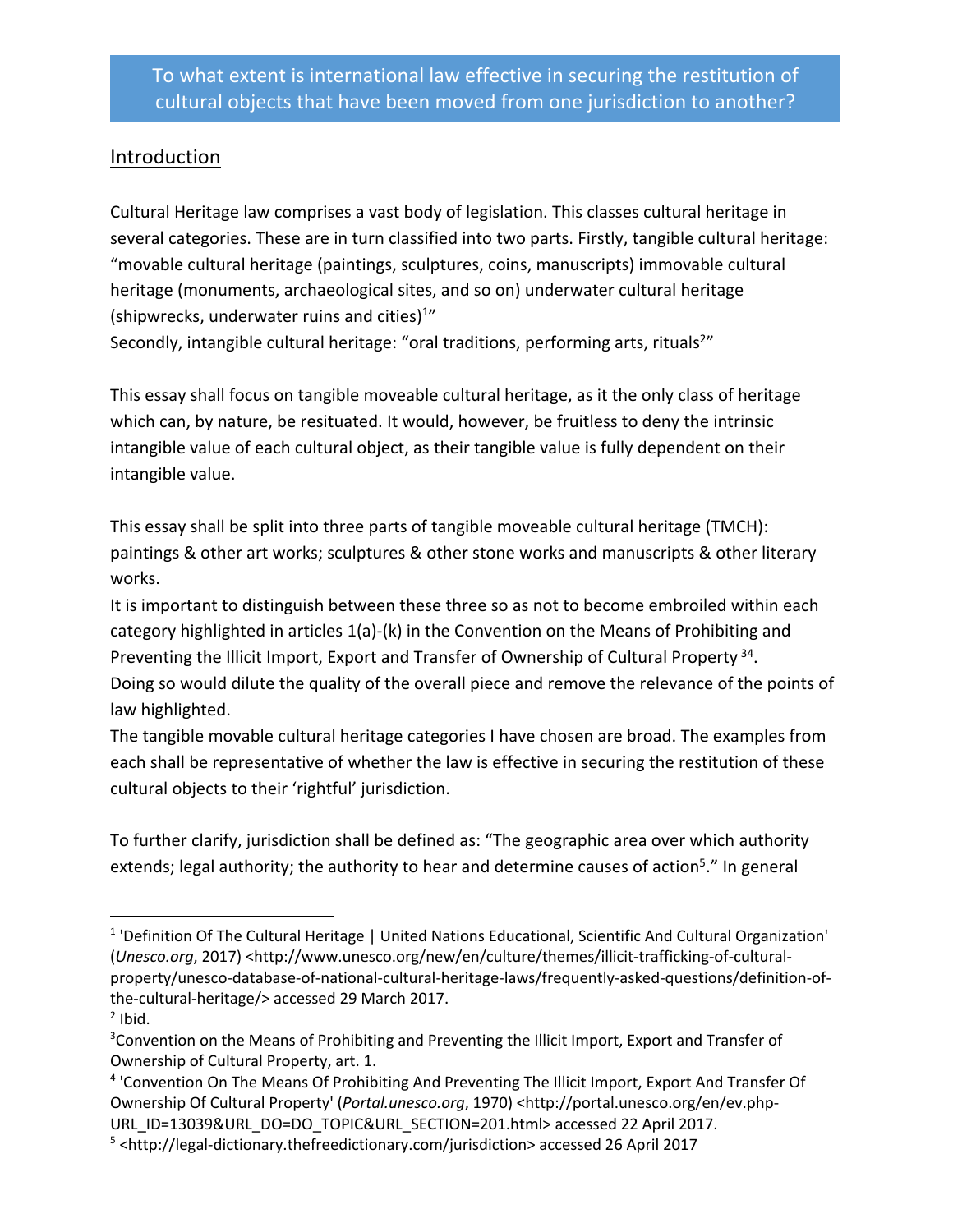terms we are referring to items which have crossed borders and been resituated to their original jurisdiction.

I shall conclude that international law has been effective, but not efficient for the restitution overall. However, it would be remiss to ignore the shortcomings of the legislation, which does not provide adequate temporal limits on restitution. This has led to cultural heritage taking longer than necessary to be resituated to its 'rightful' jurisdiction.

The definitions in the legislations are wide, hence the need for compartmentalisation of them into three main sections. This will give us a general idea of how the effective international law is at restitution. The latter section will be briefer, as most manuscripts recovered were found in auction houses, apprehended by authorities and returned to their jurisdiction of origin. This does not address the question. But it is important to introduce a variety of cultural objects to avoid the scope of this essay being too narrow.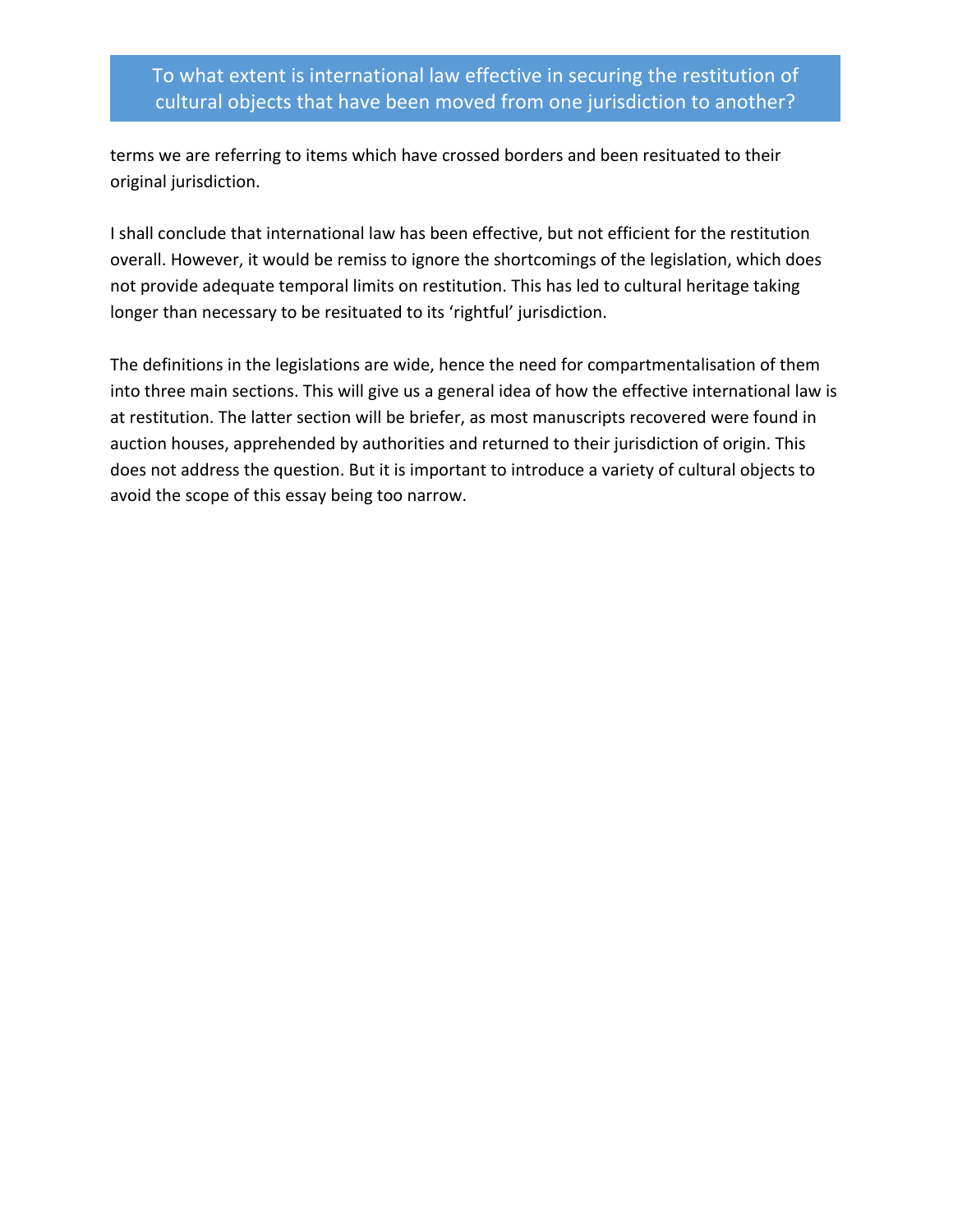# The Legislation

The Convention for the Protection of Cultural Property in the Event of Armed Conflict (1954), defines cultural heritage as: "movable or immovable property of great importance to the cultural heritage of every people, such as monuments of architecture, art or history, whether religious or secular; archaeological sites; groups of buildings which, as a whole, are of historical or artistic interest; works of art; manuscripts, books and other objects of artistic, historical or archaeological interest; as well as scientific collections and important collections of books or archives or of reproductions of the property defined above<sup>6</sup>."

The 1954 convention protects cultural heritage by imposing a positive obligation to "prohibit, prevent and, if necessary, put a stop to any form of theft, pillage or misappropriation of, and any acts of vandalism directed against, cultural property<sup>7</sup>."

There are also two obligations to negate "requisitioning movable cultural property situated in the territory of another High Contracting Party." And "They shall refrain from any act directed by way of reprisals against cultural property<sup>8</sup>."

The 1970 UNESCO Convention on the Means of Prohibiting and Preventing the Illicit Import, Export and Transfer of Ownership of Cultural Property defines Cultural property as: "property which, on religious or secular grounds, is specifically designated by each State as being of importance for archaeology, prehistory, history, literature, art or science<sup>9</sup>."

Similarly to the 1954 convention, the 1970 convention imposes both positive and negative obligations. Contracting parties must "respect the cultural heritage within the territories for the international relations of which they are responsible, and shall take all appropriate measures to prohibit and prevent the illicit import, export and transfer of ownership of cultural property in such territories<sup>10</sup>."

They must prevent misappropriation; ensure cooperation in restitution; admit actions for recovery of lost or stolen cultural property and recognize the right of each high contracting party to define which heritage it considered inalienable to its own national culture. Most importantly perhaps, these obligations must be *consistent with the laws of each State*11. The

 $6$  Convention for the Protection of Cultural Property in the Event of Armed Conflict (1954) Article 1.<br><sup>7</sup> Ibid Article 3.

<sup>8</sup> Ibid Article 4.

<sup>&</sup>lt;sup>9</sup> Convention on the Means of Prohibiting and Preventing the Illicit Import, Export and Transfer of Ownership of Cultural Property (1970), Article 1.

 $10$  Ibid Article 12.<br> $11$  Ibid Article 13.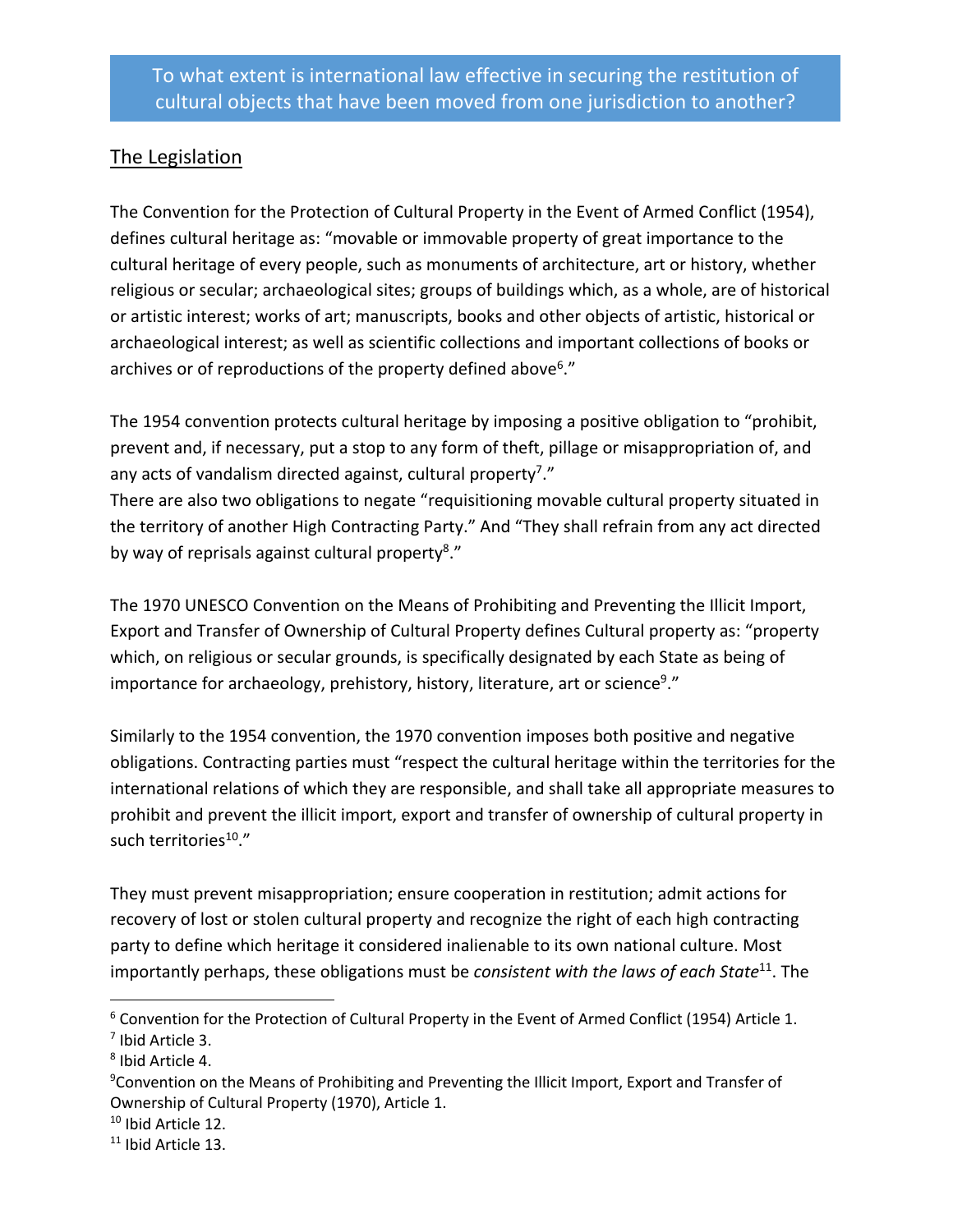effect on signatory states is therefore diminished. Each state can define which cultural property they can protect. We shall see the significance of this later in the *McClain* case.

Hence the convention had a dual goal of protecting the cultural property from various countries against "theft, pillage or misappropriation<sup>12"</sup> and providing for the requisition of such property by the country of its origin<sup>13</sup>.

But the shortcoming of this convention is found in Article 7, which requires parties to the Convention to prohibit importation of cultural property stolen "from a museum or a religious or secular public monument" and to take measures to return such imported cultural property at the request of the "State Party of origin," provided that the "requesting State" pay "just compensation to an innocent purchaser $14.''$  Looking at the Porcellis & Buytewech the Younger paintings, we shall discuss the shortcomings of this approach of the bona fide purchaser doctrine.

There is a gaping hole here for property in the possession of private art collectors or auction houses which are in the possession of cultural objects, which have not yet been discovered<sup>15</sup>.

The UNIDROIT Convention on Stolen or Illegally Exported Cultural Objects 1995 remedies the issues of the past two conventions in part. It refers to cultural objects as "objects which, on religious or secular grounds, are of importance for archaeology, prehistory, history, literature, art or science 16…"

It sought to establish "uniform legal rules governing restitution claims for stolen cultural objects and return claims for illicitly exported cultural objects $17$ ."

This convention expanded rights, for example, it not only applies to museums or state institutions, but it also applies to any "possessor of a stolen cultural object<sup>18</sup>."

<sup>&</sup>lt;sup>12</sup> Convention for the Protection of Cultural Property in the Event of Armed Conflict (1954) Article 7. <sup>13</sup> 'Restituting Looted Cuban Art' (2009) <http://www.ascecuba.org/c/wp-

content/uploads/2014/09/v19-jimenez.pdf> accessed 8 May 2017.

 $14$ Convention on the Means of Prohibiting and Preventing the Illicit Import, Export and Transfer of Ownership of Cultural Property (1970), Article 7.

<sup>&</sup>lt;sup>15</sup> 'Conflicting Trends In The Flourishing International Trade Of Art And Antiquities: Restitutio In Integrum And Possessio Animo Ferundil Lucrandi' (Elibrary.law.psu.edu, 1995)

<sup>&</sup>lt;sup>16</sup> Convention on Stolen or Illegally Exported Cultural Objects (1995) Article 2.<br><sup>17</sup> 'Resolving The Disjunction Between Cultural Property Policy And Law: A Call For Reform' (*Rutgers Law Review*, 2011)

<sup>&</sup>lt;sup>18</sup> Convention on Stolen or Illegally Exported Cultural Objects (1995) Articles 3,4.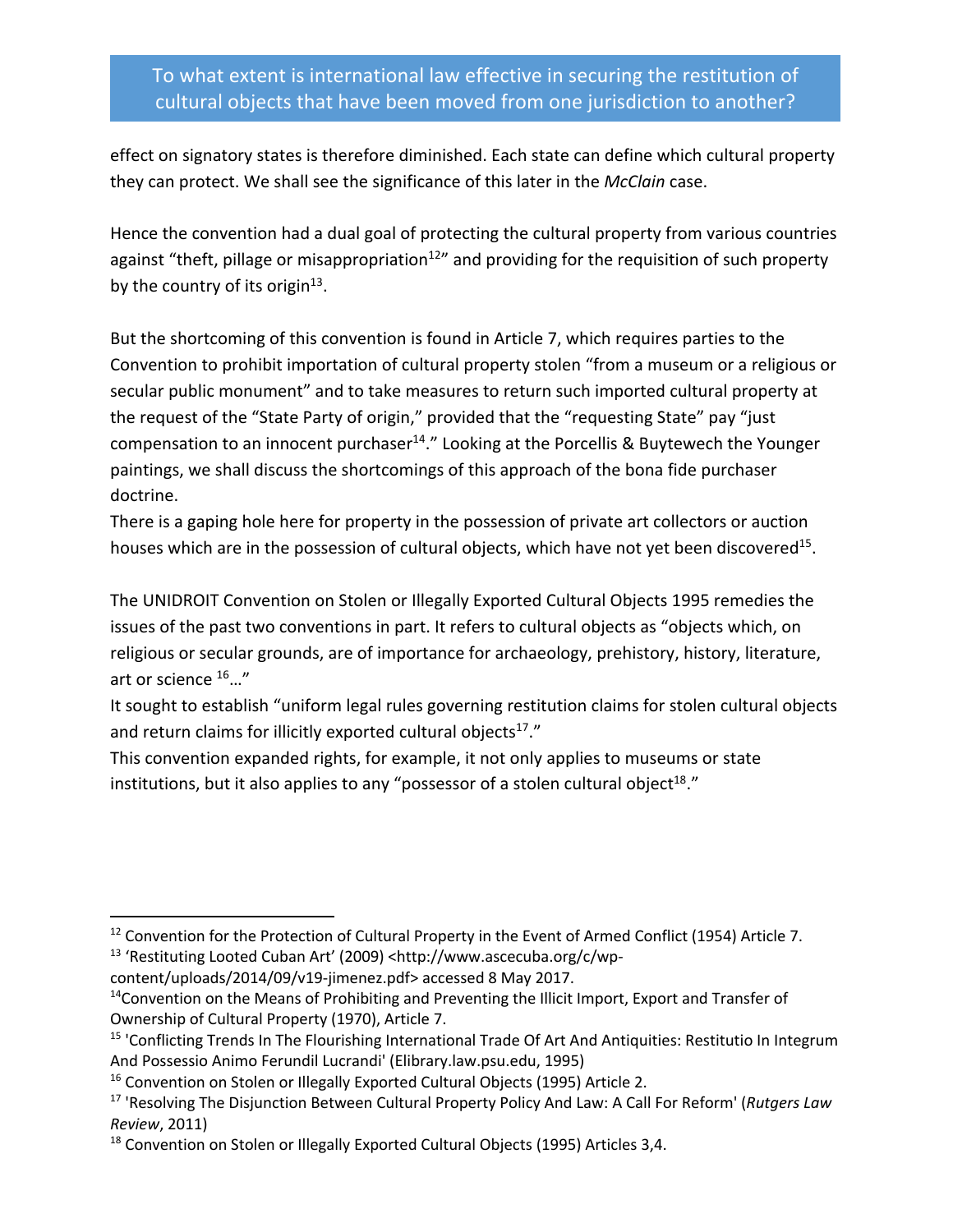While this convention does ensure more effective restitution however it too is limited. It "is not retroactive and does not apply to pieces stolen from the host country before its ratification<sup>19</sup>." Pieces of cultural heritage taken before a country ratifies this convention are not protected. Now there are more than 63 signatories to this convention, although most of them are source nations<sup>20</sup>. Market nations were reluctant to sign up, initially, due to negative reviews of the UNIDROIT convention from art dealers $^{21}$ . They were concerned that it would limit exhibitions and sales of cultural property in signatory countries, as source nations might try to legally confiscate the cultural property.

It is worth noting some US legislation, which will be relevant later. The NSPA imposing fines on stolen goods<sup>22</sup>. Specifically relevant will be Section 2314 which states: "Whoever receives, possesses, conceals, stores, barters, sells, or disposes of any goods, wares, or merchandise, securities, or money of the value of \$5,000 or more […] which have crossed a State or United States boundary after being stolen, unlawfully converted, or taken, knowing the same to have been stolen, unlawfully converted, or taken […] shall be fined under this title or imprisoned not more than ten years, or both $23"$ .

Finally, in cases where international conventions cannot be applied, the Intergovernmental Committee (ICPRCP) can step in<sup>24</sup>. They are comprised by UNESCO Member States. If they have lost certain cultural objects of fundamental significance and are calling for their restitution or return, the Member States may call on the Intergovernmental Committee for Promoting the Return of Cultural Property to its Countries of Origin or its Restitution in case of Illicit Appropriation<sup>25</sup>. Though their efficacy in resituating cultural heritage shall not be assessed, it is worth noting the committee's existence.

<sup>&</sup>lt;sup>19</sup> Ibid Article 10.

<sup>&</sup>lt;sup>20</sup> 'Status Map - Cultural Property - UNIDROIT - International Institute For The Unification Of Private Law -Institut International Pour L'unification Du Droit Privè' (*Unidroit.org*, 2017)

<sup>21</sup> Jonathan Petropoulos, *The Faustian Bargain* (1st edn, Oxford University Press 2006), at page 109. <sup>22</sup> 'NATIONAL STOLEN PROPERTY ACT U.S. Code Title 18--Crimes And Criminal Procedure Sections 2314

And 2315' <https://eca.state.gov/files/bureau/18-2314.pdf> accessed 7 May 2017.

<sup>&</sup>lt;sup>23</sup> 'NATIONAL STOLEN PROPERTY ACT U.S. Code Title 18--Crimes And Criminal Procedure Sections 2314 And 2315' <https://eca.state.gov/files/bureau/18-2314.pdf> accessed 7 May 2017.

<sup>&</sup>lt;sup>24</sup> 'Restitution of Cultural Property | United Nations Educational, Scientific And Cultural Organization' (*Unesco.org*, 2017) <http://www.unesco.org/new/en/culture/themes/restitution-of-cultural-property/> accessed 2 May 2017.

 $25$  Ibid.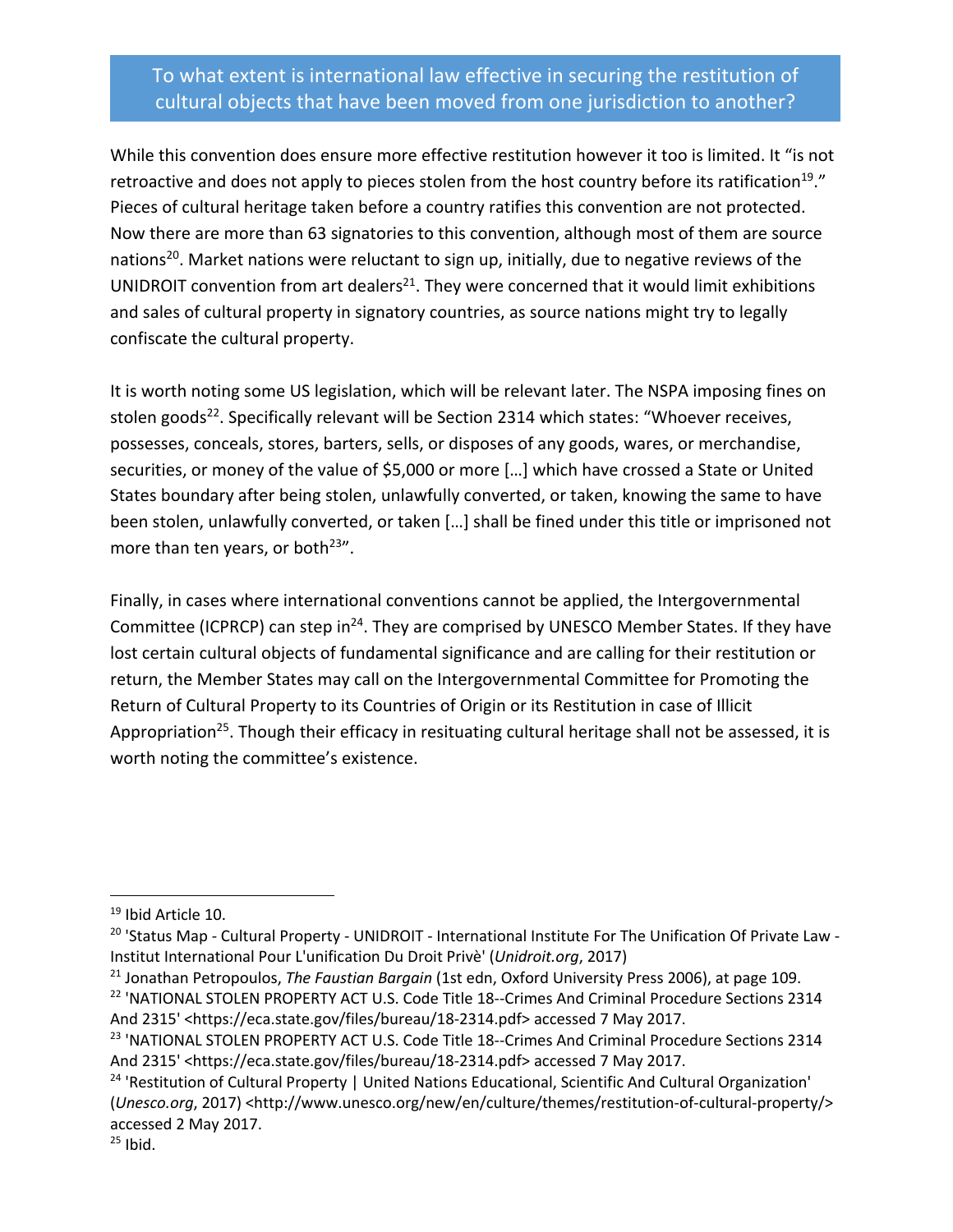## Paintings & other art works

#### The Bruno Schulz Mural

Bruno Schulz was a Polish Jew in the 'employ' of a Nazi Officer, Landau, in Ukraine during the second world war<sup>26</sup>. In November 1942, Landau killed a Jewish dentist favoured by a rival Gestapo officer, Karl Günther. Soon after, on a day that has come to be known as Black Thursday, Günther saw his opportunity for revenge. He killed Bruno Schulz<sup>27</sup>.

Schulz was painting the walls of a bedroom for Landau's children. The mural was rediscovered in 2001. Questions began to be asked: did the mural belong to Ukraine where it was found? Did it belong to Poland where Schulz was born? The issue became more difficult, as Bruno Schulz died in 1942 and had no apparent heirs. Copyright was made irrelevant, as potential claims made by the family expire 70 years after the death of the author<sup>28</sup>.

Ultimately, the mural ended up at the Yad Vashem museum in Jerusalem, in the Holocaust Martyrs Heroes Remembrance exhibition. The museum asserted a "moral right<sup>29"</sup> over the work.

Ukrainian law does not recognise a moral right. The law on copyright and related rights defines the author as the "person who creates work by creative effort $30.''$ 

The Country's law on "exportation, importation and restitution of cultural values bans illegal import and export of cultural values which are not in their jurisdiction<sup>31</sup>."

Hence it would seem that the Yad Vashem acted contrary to Ukrainian law. This contradicts, also, the UNIDROIT convention, which makes clear that the country of origin's own laws must be complied with.

Ukraine could have argued that the moral right asserted by the Yad Vashem was barred by the "intentional distortion, mutilation, or other modification of a work (if that distortion is likely to

<sup>&</sup>lt;sup>26</sup> Merima Bruncevic, 'The Lost Mural Of Bruno Schulz: A Critical Legal Perspective On Control, Access To And Ownership Of Art' (2010) 22 Law and Critique.

<sup>27</sup> (2002) <http://www.newyorker.com/magazine/2002/12/16/the-lost> accessed 23 April 2017.

<sup>28</sup> 'Ukraine: Law On Copyright And Related Rights' Article 28. (*Wipo.int*, 1994)

<sup>&</sup>lt;http://www.wipo.int/wipolex/en/text.jsp?file\_id=142655> accessed 24 April 2017.

<sup>&</sup>lt;sup>29</sup> Merima Bruncevic, 'The Lost Mural Of Bruno Schulz: A Critical Legal Perspective On Control, Access To And Ownership Of Art' (2010) 22 Law and Critique.

<sup>30</sup> 'Ukraine: Law On Copyright And Related Rights' (*Wipo.int*, 1994)

<sup>&</sup>lt;http://www.wipo.int/wipolex/en/text.jsp?file\_id=142655> accessed 24 April 2017.  $31(1999)$ 

<sup>&</sup>lt;http://www.unesco.org/culture/natlaws/media/pdf/ukraine/ua\_law\_exportation\_importation\_engtof. pdf> accessed 26 April 2017.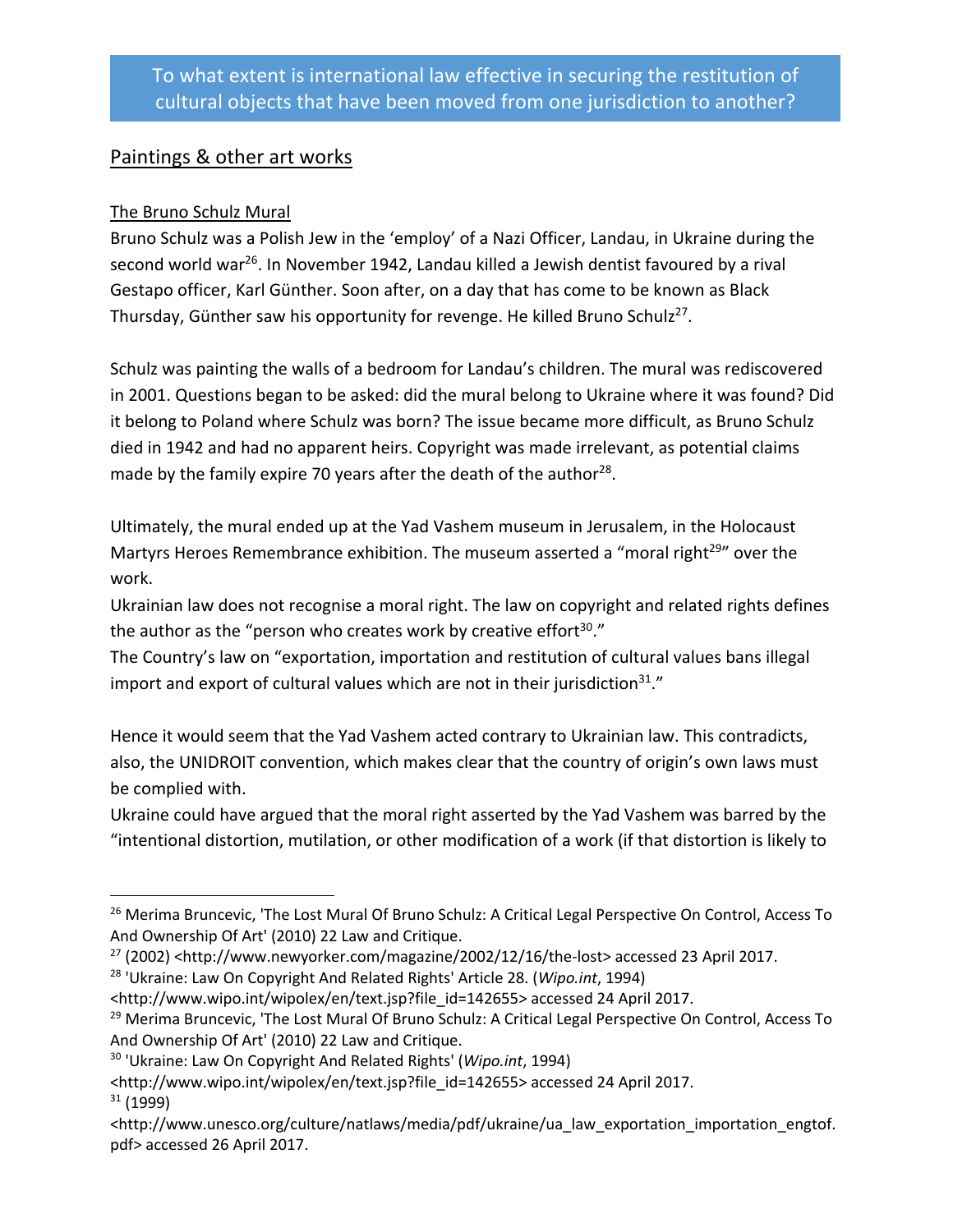harm the author's reputation, and prevents the destruction of any work of recognized stature)<sup>32"</sup>

The Yad Vashem claimed it acted openly and in cooperation with the Drohobycz authorities, and that its first interest was the preservation and safe conduct of Schulz's work<sup>33</sup>. The mural is now on long term loan to the Yad Vashem.

In this case, international law seemed to in the favour of Ukraine, however it was not effective in restituting the murals to their original jurisdiction. Although the murals are legally the property of Ukraine, they reside in Jerusalem on long term loan. Hence the law is in this case ineffective.

#### Porcellis & Buytewech the Younger paintings

Continuing with the theme of WWII, "Ships in Distress on a Stormy Sea," by the marine artist Jan Porcellis and "Landscape with Goats" by the animal painter Willem Buytewech the Younger, were paintings taken by the Nazis during the war and returned to Canada<sup>34</sup>. Described as "little jewels<sup>35</sup>" by Clarence Epstein, director of the Max-Stern Foundation at Concordia University, these paintings were recovered from Heidelberg and Hamburg. The buyer relinquished them willingly, having no idea they were stolen.

This case highlights the problem in international law of the buyer in good faith. The bona fide purchaser doctrine is rooted in international law. "A possessor will take optimal precautions to prevent theft if they are faced with the loss of their goods; and a purchaser will make an optimal investigation into their seller's title if faced with the loss of the goods<sup>36</sup>." A possessor and a buyer cannot both be faced with the full loss, however. This presents a problem of "double moral hazard<sup>37</sup>"

 <sup>32</sup> Moral Rights Basics' (*cyber.harvard.edu*, 1998)

<sup>&</sup>lt;https://cyber.harvard.edu/property/library/moralprimer.html> accessed 24 April 2017.

<sup>33</sup> (2004) <http://bostonreview.net/archives/BR29.6/paloff.php> accessed 23 April 2017.

<sup>34</sup> (2017) <http://artdaily.com/news/92409/Two-paintings-taken-by-Nazis-returned-to-beneficiaries-in-Canada#.WP3830XyjIX> accessed 24 April 2017.

<sup>35</sup> (2016) <https://www.thelocal.de/20161212/two-paintings-taken-by-nazis-returned-to-beneficiariesin-canada> accessed 24 April 2017.

<sup>36</sup> 'Rethinking The Laws Of Good Faith Purchase' (*Digitalcommons.law.yale.edu*, 2011)

<sup>&</sup>lt;http://digitalcommons.law.yale.edu/cgi/viewcontent.cgi?article=5159&context=fss\_papers> accessed 24 April 2017.

 $37$  Ibid.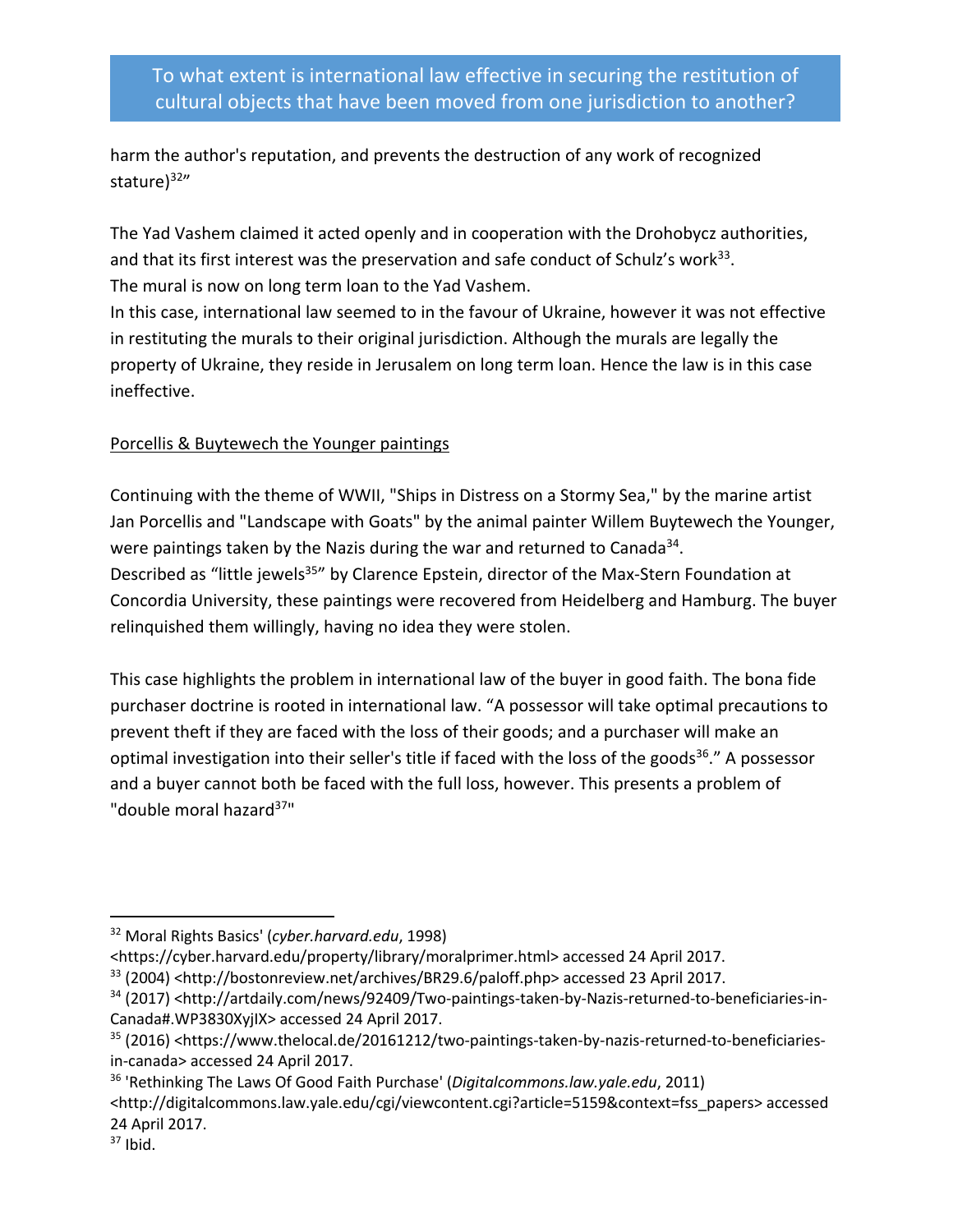The buyer's incentive to search and the seller's incentive to investigate are both, thus, reduced. This creates a problem for the restitution of cultural heritage. In many cases, buyers of stolen art can keep the artwork claiming they bought it in good faith.

The US case *Solomon R. Guggenheim Foundation v. Lubell<sup>3839</sup>* is a prime example of this. There, the court found the museum to be the original owners. A Chagall gouache was stolen from the Solomon R. Guggenheim Foundation in the 1960's. The claimants asserted they had searched diligently for the work, relying on the rule in an earlier case: *Deweerth V. Baldinger*<sup>40</sup>. In that case, the claimant retained the stolen painting based on diligent searching. In *Lubell*, however, Wachlter, J. held: "The true owners of stolen artwork do not have a duty to exercise reasonable diligence to recover the item to defeat a statute of limitations defense to a replevin action<sup>41</sup>."

We can see that the law acts by assigning property rights to one or the other of the parties: "The possessor always, sometimes, or never can recover her goods from the ultimate purchaser; and the purchaser always, sometimes, or never can keep them $42.$ " This is the case in the US but is also reflected internationally. This approach fails for two reasons.

The first is that with the current rules, owners do not take efficient precautions against theft or misappropriation, whilst the possessor doesn't take precautions against buying stolen goods unless he is being sued by the owner.

The second is that the owner's incentive to search for stolen/ misappropriated goods depends on their finding them, but when found this incentive to protect against theft fails<sup>43</sup>.

Schwartz & Scott appeal for abandoning the property rights paradigm in favour of a tort paradigm44. States should choose commercial laws which induce "privately efficient behaviour". Owners should lose the goods if they invest "suboptimal levels of care in precaution or searched sub optimally for goods". Equally buyers should always keep the goods against negligent owners and lose them to diligent owners.

 <sup>38</sup> *Solomon R Guggenheim Foundation v Lubell* [1991] 569 NE2d 426 (NY Ct App 1991).

<sup>&</sup>lt;sup>39</sup> 'THE SOLOMON R. GUGGENHEIM FOUNDATION, RESPONDENT, V. MRS. JULES LUBELL, APPELLANT. (THIRD & FOURTH-PARTY ACTIONS.)' (*Law.cornell.edu*, 1991)

<sup>&</sup>lt;https://www.law.cornell.edu/nyctap/I91\_0018.htm> accessed 10 May 2017.

<sup>40</sup> *DeWeerth v Baldinger* [1987] 658 F Supp 688 (SDNY 1987).

<sup>41</sup> *Solomon R Guggenheim Foundation v Lubell* [1991] 569 NE2d 426 (NY Ct App 1991).

<sup>42</sup> 'Rethinking The Laws Of Good Faith Purchase' (*Digitalcommons.law.yale.edu*, 2011)

<sup>&</sup>lt;http://digitalcommons.law.yale.edu/cgi/viewcontent.cgi?article=5159&context=fss\_papers> accessed 24 April 2017.

 $43$  Ibid.

 $44$  Ibid.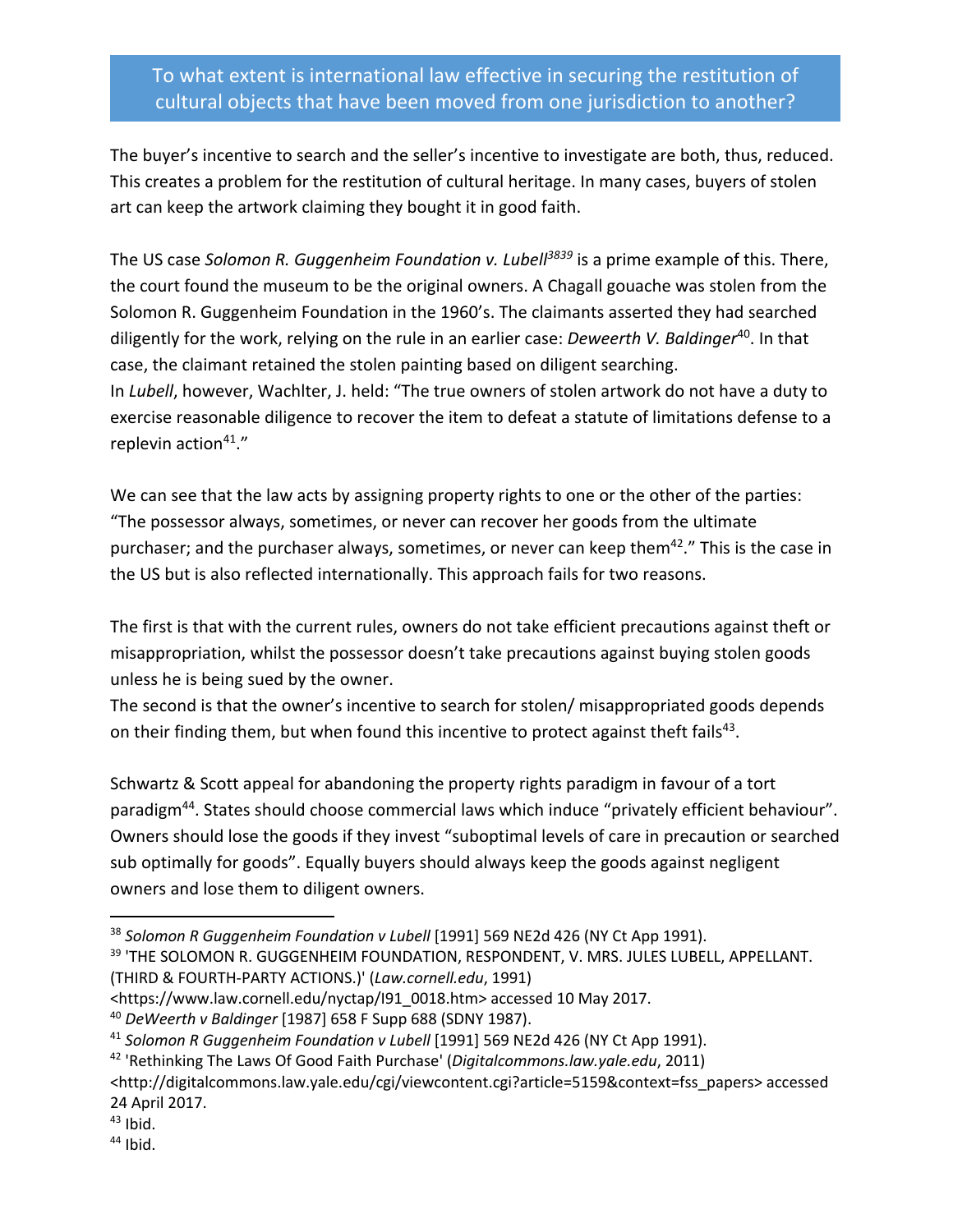This combination will increase the incentives of both parties<sup>45</sup>.

Hence as we can see the law for the restitution of goods moved from one jurisdiction to another is inefficient. The current system does not adequately protect either injured party. It negates any incentive they may have to prevent theft or adequately search for the items' restitution.

#### Pre-Vesuvius eruption, Pompeii senator Ascellius' frescoes

Briefly, a more recent example of the effectiveness of international law is found in the return of Senator Ascellius' frescoes in 2015. They were found in the garage of Madeleine Pickens, former wife of oil magnate T. Boone Pickens<sup>46</sup>.

This was part of a bigger operation by ICE to recover stolen goods, such as this one stolen from a Neapolitan museum in 1997 $47$ . This case of importance to us because the four stolen antiquities bought by Paulson were legally relinquished by the Allen E. Paulson Trust, allowing for their return to Italy.

In some cases, the job of international organisations is made easier by the cooperation of individuals. Here, the Trust handed over the stolen goods freely thus enabling the cogs of the legislation to work without having to discern ownership.

The US are not signatories to the UNIDROIT convention but they are a high contracting party to the UNESCO convention 1970<sup>48</sup>. As this work was stolen from a museum in Naples, this legislation applies. The goods must be returned<sup>49</sup>.

This case is a testament to the effectiveness of international legislation. Provided the party in possession of the stolen good cooperates with the authorities, cultural heritage will be returned to their 'rightful' jurisdiction without issue. However, this cooperation is seemingly the key to the legislations' swift success.

 $45$  Ibid.

<sup>46</sup> (2017) <https://www.aol.com/article/2015/02/27/19-stolen-artifacts-returned-to-italiangovernment/21147594/> accessed 9 May 2017.

<sup>47</sup> The http://www.washingtontimes.com, 'Hunt For Missing Pompeii Artwork Includes Stop In Boise' (*The Washington Times*, 2015) <http://www.washingtontimes.com/news/2015/mar/28/hunt-formissing-pompeii-artwork-includes-stop-in-/> accessed 9 May 2017.

<sup>48</sup> 'Signatories To The 1970 UNESCO Convention' (*Dosfan.lib.uic.edu*) <http://dosfan.lib.uic.edu/usia/E-USIA/education/culprop/unesco02.html> accessed 10 May 2017.

<sup>&</sup>lt;sup>49</sup> Convention on the Means of Prohibiting and Preventing the Illicit Import, Export and Transfer of Ownership of Cultural Property (1970), Article 7.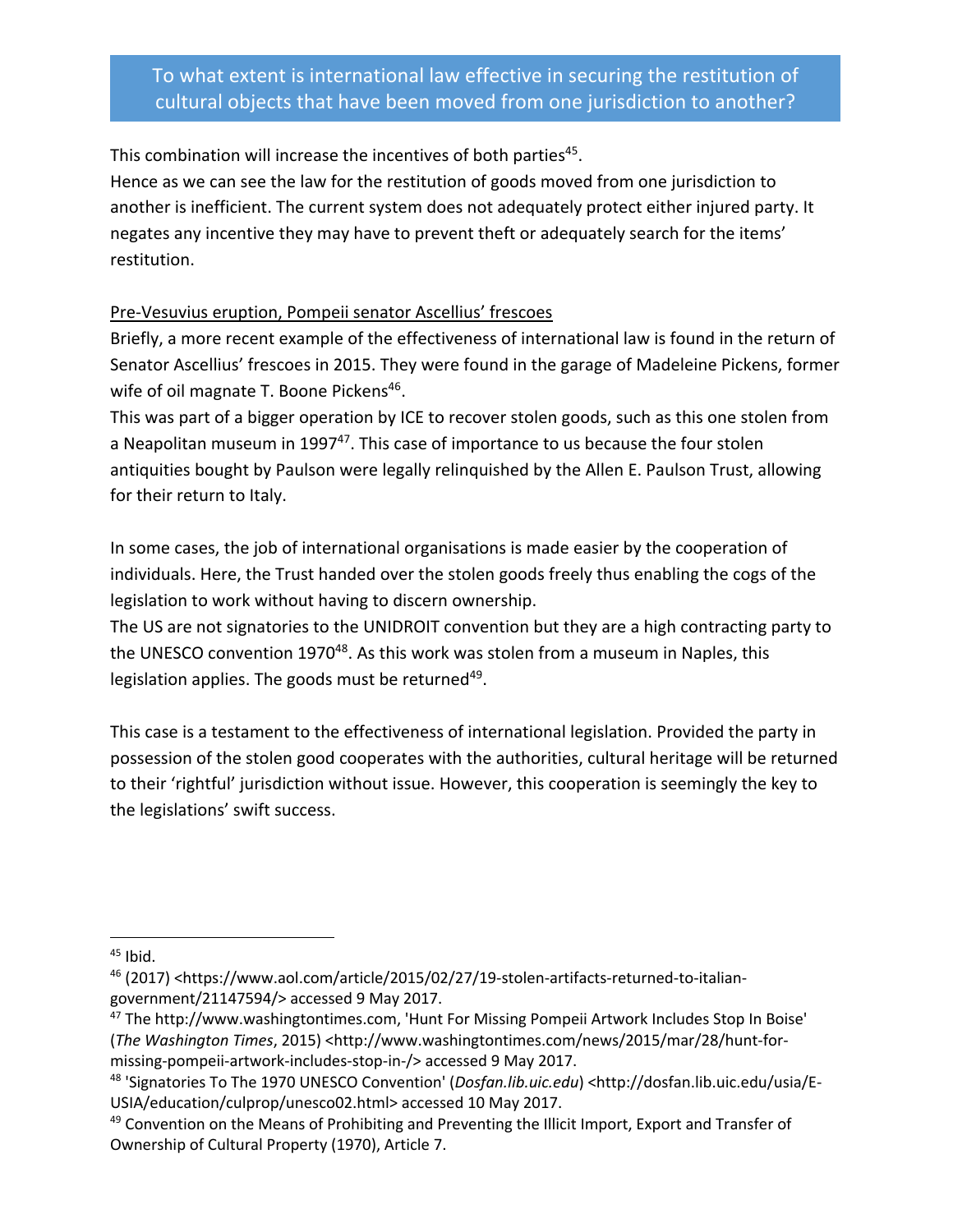## Sculptures & other stone works

#### Stolen Etruscan Vessel to Be Returned to Italy

Another Italian case is that of an Etruscan vessel from 470 B.C. valued at \$250,000<sup>50</sup>. It was stolen by Gianfranco Becchina<sup>51</sup> and ended up in New York<sup>52</sup>. District Attorney, Cyrus R. Vance Jr. claims that the bona fide purchaser rule is also ineffective but not for the same reasons as Schwarz &Scott. As opposed to the legislation giving no incentives to either party, he claims that looters "peddle stolen property for top dollar, they do so with the implicit endorsement of all those who knowingly trade in stolen antiquities<sup>53</sup>." Hence giving the seller lenience, if they have made optimal efforts to safeguard their purchase, should not be allowed.

The Vessel will be on display at the Italian Consul in New York before being returned to the Polo Museale del Lazio in Italy.

Becchina's warehouse and gallery in Basel, Switzerland contained 4,536 looted cultural objects<sup>54</sup>. Switzerland fought a 13-year legal battle to keep the goods. Ultimately the country had to return all 4,536 cultural items to Italy<sup>55</sup>. There now exists a bilateral agreement between Switzerland and Italy over the importation and repatriation of cultural property<sup>56</sup>.

We can draw from this that while the law is efficient in recovering looted goods, the process of countries relinquishing their hold over cultural property can be hard to overcome. The law is not adequately constituted to secure swift restitution of goods.

Eventually, however, most goods do reach their country of origin.

The law is effective in the restitution but not in the timely restitution of cultural objects.

Ceremonial Mask of the Kwakwaka'wakw First Nations

With a similar conclusion to the Bruno Schulz case, the museum in possession of this mask relinquished it on long term loan to its 'rightful' jurisdiction.

- 50 'Gianfranco Becchina | CHASING APHRODITE' (*Chasingaphrodite.com*, 2014) <https://chasingaphrodite.com/tag/gianfranco-becchina/> accessed 24 April 2017.
- $51$  Ibid.

<sup>53</sup> (2017) <http://usa.greekreporter.com/2017/02/09/manhattan-district-attorney-returns-ancientsarcophagus-to-greek-consulate/> accessed 24 April 2017.

<sup>&</sup>lt;sup>52</sup> (2017) <https://www.nytimes.com/2017/03/16/arts/design/stolen-etruscan-vessel-to-be-returned-toitaly.html? r=1> accessed 24 April 2017.

<sup>&</sup>lt;sup>54</sup> (2014) <http://www.swissinfo.ch/eng/culture/co-operation-concludes\_last-stolen-cultural-objectsreturned-to-italy/38103036> accessed 24 April 2017.

 $55$  Ibid.

<sup>56</sup> Import Export And Transit Of Cultural Property.' (*Bak.admin.ch*)

<sup>&</sup>lt;http://www.bak.admin.ch/kulturerbe/04371/04386/index.html?lang=en&webcode=d\_02013\_en> accessed 24 April 2017.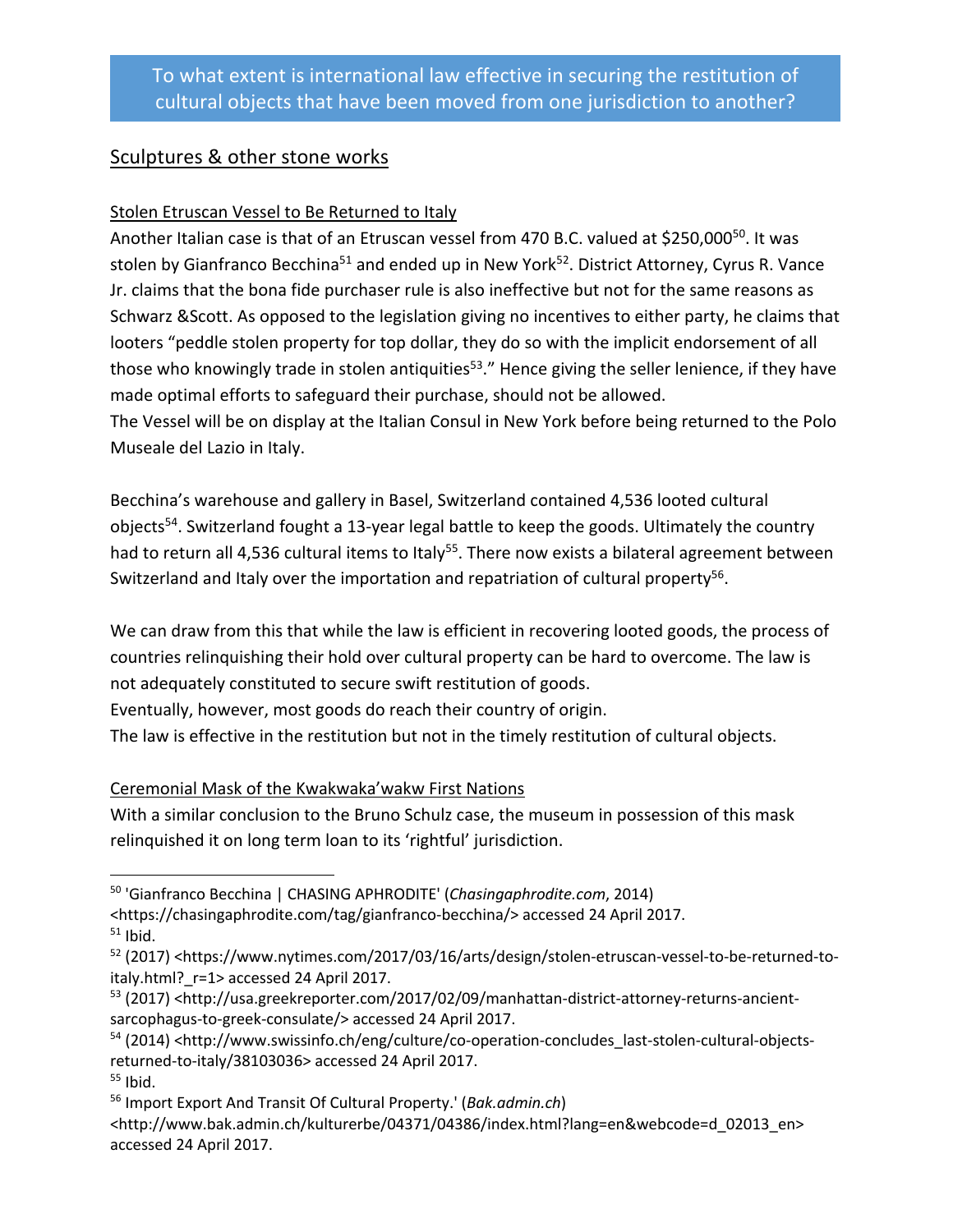This mask represents an ancestral being or Crest of the indigenous Kwakwaka'wakw people, of the Pacific Northwest coast in Canada<sup>57</sup>. It was made in 1910 and confiscated from Dan Cramer in 1921 on Village Island, 'Mimkwamlis, when he hosted an illegal potlatch<sup>58</sup>.

Hosting and participating in potlatches was banned by Canadian Act of Parliament, the Indian Act, in 1884, as part of wider national efforts to assimilate First Nations people<sup>59</sup>.

To clarify, a potlatch is "an opulent ceremonial feast at which possessions are given away or destroyed to display wealth or enhance prestige $60.$ "

The U'mista Cultural centre gives a different perspective: "The ceremony to tell our stories and to show social changes such as birth, marriage, name giving, standing up a new chief, and death…61"

Over 200 items of regalia were taken from this potlatch and sold to US museums. One of these masks ended up in the British Museum. Gloria Cranmer Webster, a Kwakwaka'wakw anthropologist, cultural bearer and daughter of Dan Cranmer $62$  recognised it. The British museum is known for being custodian to many previously colonised nations' cultural artefacts.

Renown cultural heritage and intellectual property academic; Professor MacMillan explains this by describing metropolitan museums, as "a sort of physical embodiment of the history of imperialism<sup>63</sup>." She adds that more than merely presenting artefacts to further visitors'

 <sup>57</sup> 'Mask' (*British Museum*)

<sup>&</sup>lt;http://www.britishmuseum.org/research/collection\_online/collection\_object\_details.aspx?objectId=52 7173&partId=1> accessed 8 May 2017.

<sup>58</sup> Andrea Sanborn, 'The Ceremonial Mask Of The Kwakwaka'Wakw First Nations From The British Museum -On Long-Term Loan- To The U'Mista Cultural Centre In Alert Bay, British Columbia, Canada' (http://www.unesco.org, 2017) <http://www.unesco.org/culture/laws/pdf/abstract\_sanborn.pdf> accessed 8 May 2017.

<sup>59</sup> 'Mask' (*British Museum*)

<sup>&</sup>lt;http://www.britishmuseum.org/research/collection\_online/collection\_object\_details.aspx?objectId=52 7173&partId=1> accessed 8 May 2017.

 $60$  <http://www.dictionary.com/browse/potlatch> accessed 9 May 2017.

<sup>61</sup> 'The History Of The Potlatch Collection | U'mista Cultural Centre' (*U'mista Cultural Centre*) <https://www.umista.ca/pages/collection-history> accessed 9 May 2017.

<sup>62</sup> 'Mask' (*British Museum*)

<sup>&</sup>lt;http://www.britishmuseum.org/research/collection\_online/collection\_object\_details.aspx?objectId=52 7173&partId=1> accessed 8 May 2017.

 $63$  Fiona MacMillan, 'The Protection Of Cultural Heritage: Common Heritage Of Humankind, National Cultural 'Patrimony' Or Private Property?' (2013) 64 Northern Ireland Legal Quarterly.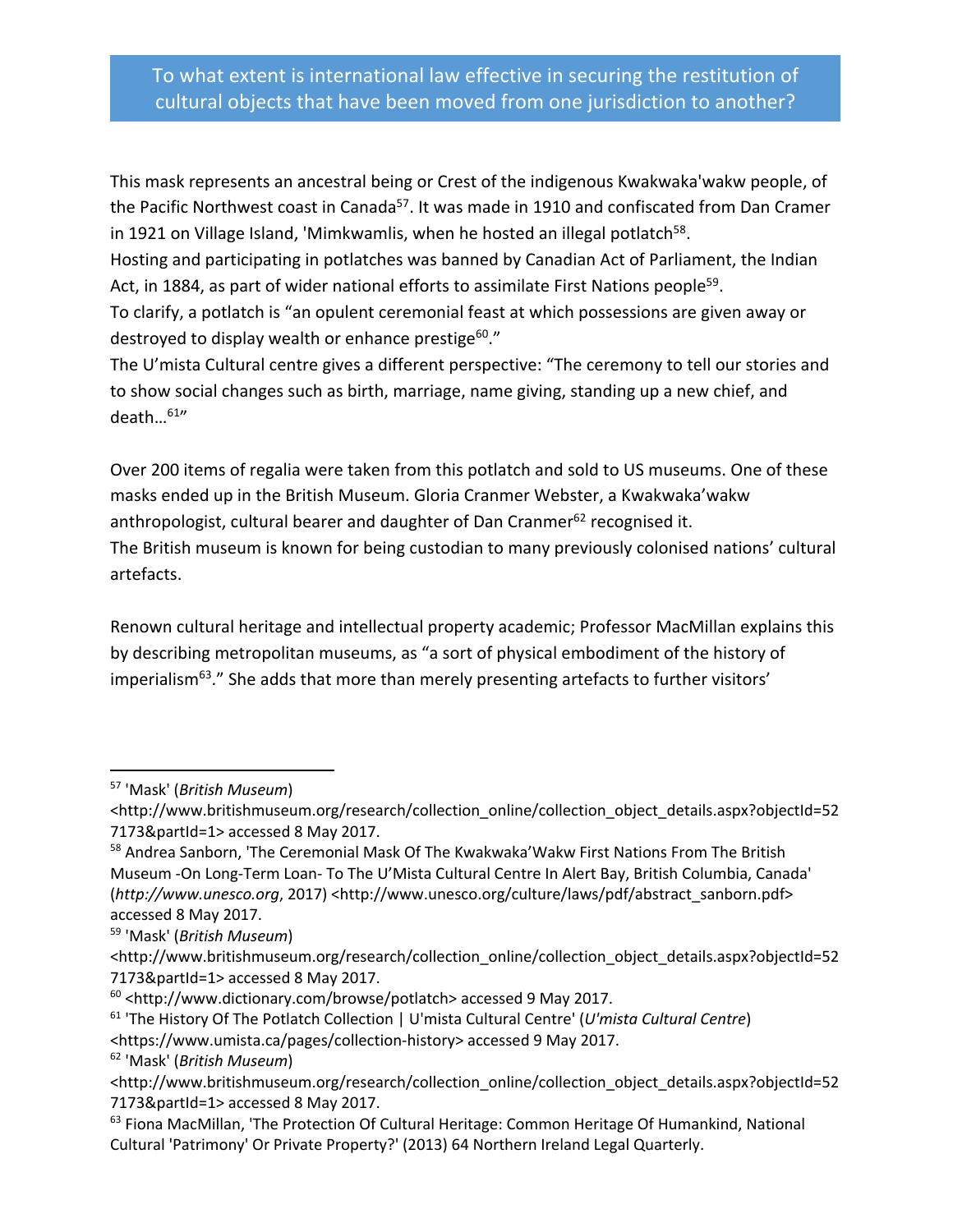knowledge, museums keep "all this looted stuff because it is part of British history and, thus, perhaps of British cultural heritage – although maybe this confuses history with heritage<sup>64</sup>." The British museum did not relinquish its control over the mask, instead it offered it on long term loan to the U'mista Cultural Centre in British Colombia<sup>65</sup>.

The law is therefore effective. While Canada is not a part to the UNIDROIT convention it is a part of the UNESCO convention. The British museum has acted in line with the law by returning the mask to Canada but in doing so they retain the right to recall it at any time. Hence Britain can still feel, perhaps, as though they are in possession. We cannot discount the impact of global politics and mediation of international tension as a swaying factor in these transfers of cultural heritage.

The law has been effective in resituating this mask however the permanence of this restitution, while it would cause an international scandal, is uncertain.

#### Pre-Columbian Archaeological Objects – *United States v. McClain*

The *McClain* cases involved defendants who had travelled to Mexico and excavated pre-Columbian artefacts. Patty McClain and the other defendants then exported the artefacts without a permit or license, brought them into the United States, and were indicted under the NSPA<sup>66</sup>. According to the NSPA, it is a crime to deal in property that has been "stolen, unlawfully converted or taken, knowing the same to be stolen<sup>67</sup>" We can see the severity of the terms of the NSPA in the excerpt above.

The Court of Appeals for the Fifth Circuit established the "McClain doctrine". Foreign patrimony laws vesting ownership in the State of cultural property found within its boundaries are acknowledged by the United States<sup>68</sup>.

The defendants claimed that the FBI investigation into their acquiring the artefacts was unwarranted as the NSPA fails to define the word "stolen<sup>69</sup>". They claim that Mexico's

 $64$  Ibid.

<sup>&</sup>lt;sup>65</sup> Andrea Sanborn, 'The Ceremonial Mask Of The Kwakwaka'Wakw First Nations From The British Museum -On Long-Term Loan- To The U'Mista Cultural Centre In Alert Bay, British Columbia, Canada' (*http://www.unesco.org*, 2017) <http://www.unesco.org/culture/laws/pdf/abstract\_sanborn.pdf> accessed 8 May 2017.

 $66$  'Pre-Columbian Archaeological Objects – United States V. Mcclain — Centre Du Droit De L'art' (*Plone.unige.ch*, 2013) <https://plone.unige.ch/art-adr/cases-affaires/pre-columbian-archaeologicalobjects-2013-united-states-v-mcclain> accessed 8 May 2017.

<sup>67</sup> 'NATIONAL STOLEN PROPERTY ACT U.S. Code Title 18--Crimes And Criminal Procedure Sections 2314 And 2315' <https://eca.state.gov/files/bureau/18-2314.pdf> accessed 7 May 2017.

 $68$  'Pre-Columbian Archaeological Objects – United States V. Mcclain — Centre Du Droit De L'art' (*Plone.unige.ch*, 2013) <https://plone.unige.ch/art-adr/cases-affaires/pre-columbian-archaeologicalobjects-2013-united-states-v-mcclain> accessed 8 May 2017.

<sup>69</sup> *United States v. McClain*, 545 F.2d, at 993.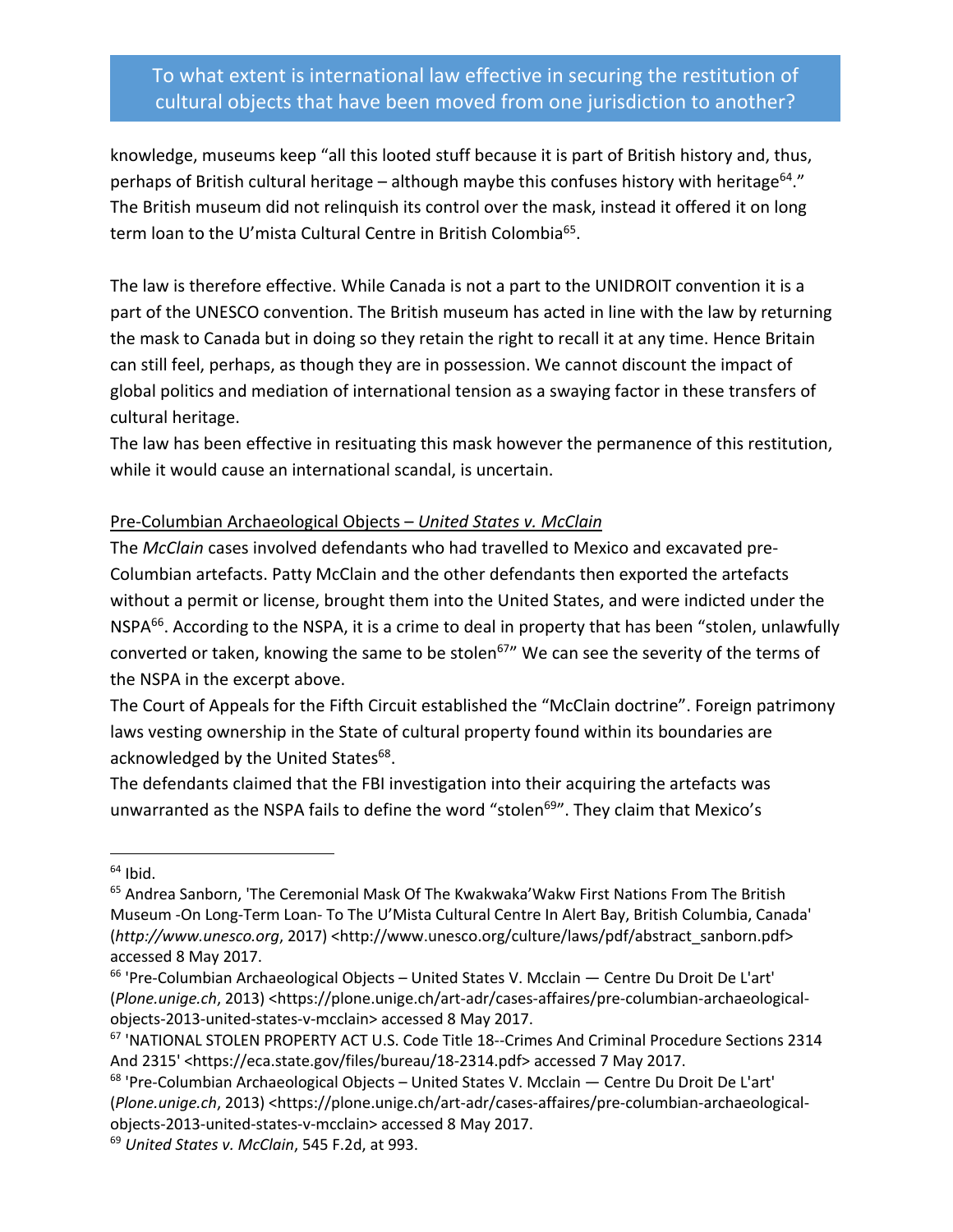ownership legislation of pre-Columbian objects is not enough for the objects to fall within the scope of the NSPA because this statute uses the term "stolen" to apply only to acts which wrongfully deprive ownership rights<sup>70</sup>, hence they could not have breached patrimony laws.

Most importantly: If the definition was so narrow that it did not cover the illegally exported pre-Columbian objects that occurred after the 1972 patrimony law, the Mexican Government would not be protected by the NSPA, even though it vested itself with ownership<sup>71</sup>." Here a huge precedent was set: this judgment confirmed the UNIDROIT convention does not formulate an independent supranational policy of international art trade. Rather the export laws of the country of origin are to be respected regardless of the US legislation<sup>72</sup>.

Hence, we can surmise that the international law regarding this is effective. International law allows for the country of the heritage's origin to discern their own boundaries. This allows them greater control in cases of cultural objects which have changed jurisdictions. These laws will in turn be respected by the host country. More control equals more efficacy in returning cultural objects, as we have seen in this case where the items misappropriated were returned without issue.

## Manuscripts & other literary works

#### El Mozo manuscripts

Three manuscripts of Luis de Carvajal, "El Mozo," were recovered by the Ministries of Foreign Affairs and Culture<sup>73</sup>. They dated back to 1595. The manuscripts were stolen from the Mexican national archives in 1932.

Last year, one of the manuscripts was spotted at a London auction house. It was on sale for \$1,500, because the house had little awareness of its value<sup>74</sup>.

Swann Auction Galleries in New York acquired the manuscripts which were purchased by the collector Leonard Milberg, who returned them to Mexico.

This case is worth mentioning as it goes beyond the law's intervention. The El Mozo manuscripts were bought legally by a wealthy collector with a sense of moral direction, then

 <sup>70</sup> Patty Gerstenblith, *Art, Cultural Heritage, And The Law* (3rd edn, Carolina Academic Press 2012). <sup>71</sup> United States v. McClain, 545 F.2d, at 1000-1001.<br><sup>72</sup> 'Pre-Columbian Archaeological Objects – United States V. Mcclain — Centre Du Droit De L'art'

<sup>(</sup>*Plone.unige.ch*, 2013) <https://plone.unige.ch/art-adr/cases-affaires/pre-columbian-archaeologicalobjects-2013-united-states-v-mcclain> accessed 8 May 2017.

 $73$  'The Manuscripts Of Luis De Carvajal (El Mozo), Part Of Our National Cultural Heritage, Are Returned' (*gob.mx*, 2017) <http://www.gob.mx/sre/prensa/103150> accessed 26 April 2017

<sup>74</sup> (2017) <http://www.timesofisrael.com/lost-400-year-old-jewish-manuscript-to-be-returned-tomexico/> accessed 26 April 2017.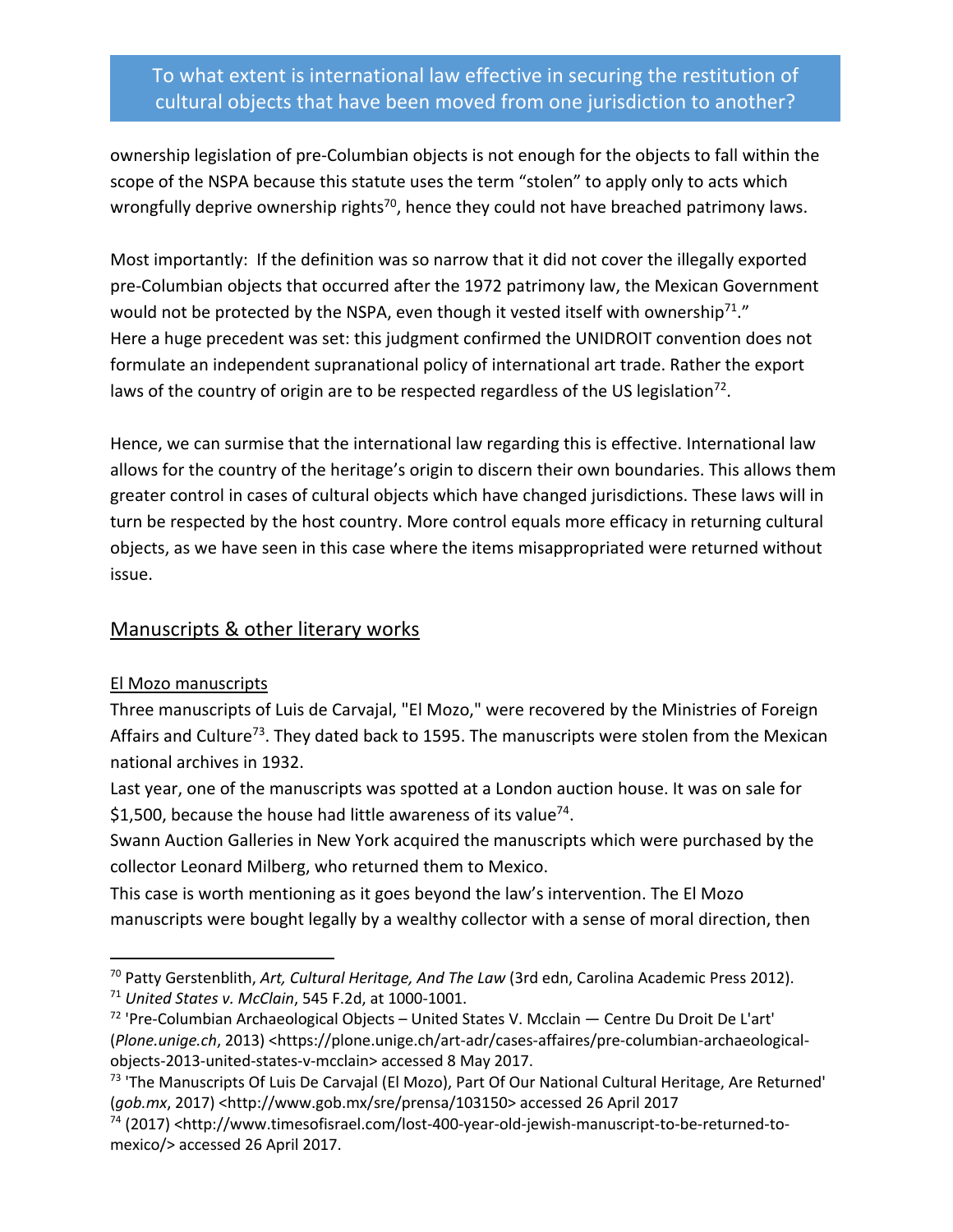returned to their country of origin. The Mexican consul-general in New York agreed for them to displayed in the city before Milberg returned them to Mexico<sup>75</sup>.

The law here is not effective. In some rare cases, collectors will circumvent the law and simply purchase the stolen goods and return them themselves without unnecessary and time consuming legal meandering. The manuscripts were returned to their jurisdiction within thirteen months of being purchased<sup>76</sup>. Much swifter than the 13 years which Italy had to wait, not to mention the legal costs it undertook, for the return of the Becchina horde from Basel.

#### 'Stirpium Historiae' and 'Rariorm Plantarum Historia Anno 1601'

Finally, an Italian case linked to the Pompeii frescoes mentioned earlier. These books were taken from Italy's Historical National Library of Agriculture and sold to an antiquities dealer in Italy<sup>77</sup>. The buyer and his siblings purchased the books from a source they believed was reputable, and he had what he believed was legitimate evidence: an invoice, emails and an exportation license from the Italian government<sup>78</sup>. The books were part of 19 stolen cultural antiquities, uncovered during 11 separate investigations throughout the US $^{79}$ .

All 19 cultural objects were returned to Italy within a year of their discovery. This case is worth mentioning as it highlights that the international law is effective and swift in its repatriation of cultural objects. As these were stolen from a museum, they fall under the UNESCO convention, to which the US is party, the objects were retuned without quarrel.

Sometimes the law is effective and restitution is a simple affair. But. As we have seen, this is not always the case.

 <sup>75</sup> 'Return Or Restitution Of Cultural Property To The Countries Of Origin' (*Ministry for Foreign Affairs*, 2003) <https://www.mfa.is/news-and-publications/nr/2038> accessed 26 April 2017.

<sup>&</sup>lt;sup>76</sup> (2017) <http://www.timesofisrael.com/lost-400-year-old-jewish-manuscript-to-be-returned-tomexico/> accessed 26 April 2017.

<sup>77</sup> Kristin J. Bender, 'Officials: Stolen 400-Year-Old Books Found In San Francisco Bay Area To Be Returned To Italy' (*US news 400*, 2015) <https://www.usnews.com/news/us/articles/2015/02/26/400-year-oldbooks-stolen-in-italy-are-found-in-california> accessed 9 May 2017.

<sup>78</sup> Veronica Rocha, 'Looted 400-Year-Old Books From Italy Turn Up In California' (*latimes.com*, 2015) <http://www.latimes.com/local/lanow/la-me-ln-400-year-old-books-italy-20150227-story.html> accessed 9 May 2017.

<sup>&</sup>lt;sup>79</sup> (2017) <http://www.washingtontimes.com/news/2015/feb/26/stolen-17th-century-books-found-insan-francisco-b/> accessed 9 May 2017.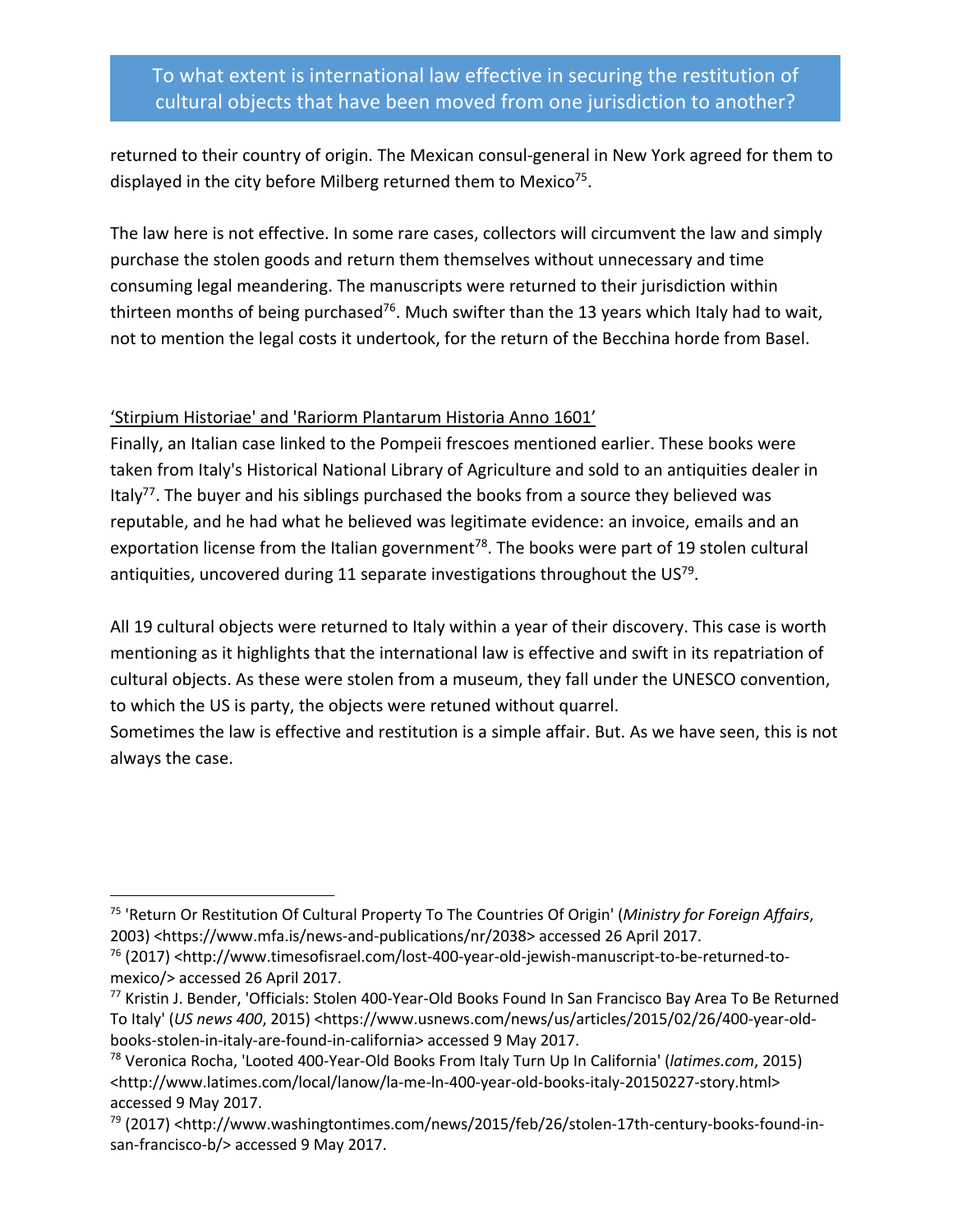#### Conclusion

In summation, on balance we can see that the law is more effective than not with regards the restitution of cultural objects from one jurisdiction to another. The legislation is comprehensive. In theory, it should function without impediment but this is challenged in cases such as Becchina's where the origin of over 4,000 cultural artefacts had to be discerned<sup>80</sup>. Equally, another issue to restitution is the possessing jurisdiction's insistence on superior rights to stewardship. We saw this in the Kwakwaka'wakw mask case but also in Schulz Mural case. In the latter, Yad Vashem museum forcibly removed the murals from Ukraine and displayed them in Jerusalem. In both cases, the artefacts could leave their possessor's jurisdiction based on a long-term loan. This allows the possessor to keep some hold over the object while satisfying the other party.

The UNESCO convention has been effective throughout due to its vast membership. However, it was fraught with issues and shortcomings which were largely addressed by the UNIDROIT convention. Its problem is that it does not have retroactive effect. Hence only goods from 1995 onwards are affected. Even so, the US are not party to the convention. This is a problem as they are one of the biggest market nations for stolen goods. Most of the signatories to the treaty are in fact source nations. The reasoning for this is clear, UNIDROIT affects source nations more positively than market nations.

US legislation, although they are not a party to UNIDROIT, has succeeded in securing the restitution of cultural objects, as we saw in the Pompeii; McClain; El Mozo manuscripts and 'Stirpium Historiae', all of which have through the respect for national legislation, been resituated to their 'rightful' jurisdiction.

Overall, the legislation has in most cases resituated goods taken from one jurisdiction to another but has not done so efficiently. Whether through the cooperation of international organizations, lengthy legal battles or generosity of concerned private citizens, we see the restitution of most known misappropriated cultural objects. To this end, international law is effective. Ultimately all the above cases do see cultural objects being brought back to their original jurisdiction. This is a testament to the efficacy of the law, regardless of how efficient the repatriation process is.

<sup>80 (2014) &</sup>lt;http://www.swissinfo.ch/eng/culture/co-operation-concludes\_last-stolen-cultural-objectsreturned-to-italy/38103036> accessed 24 April 2017.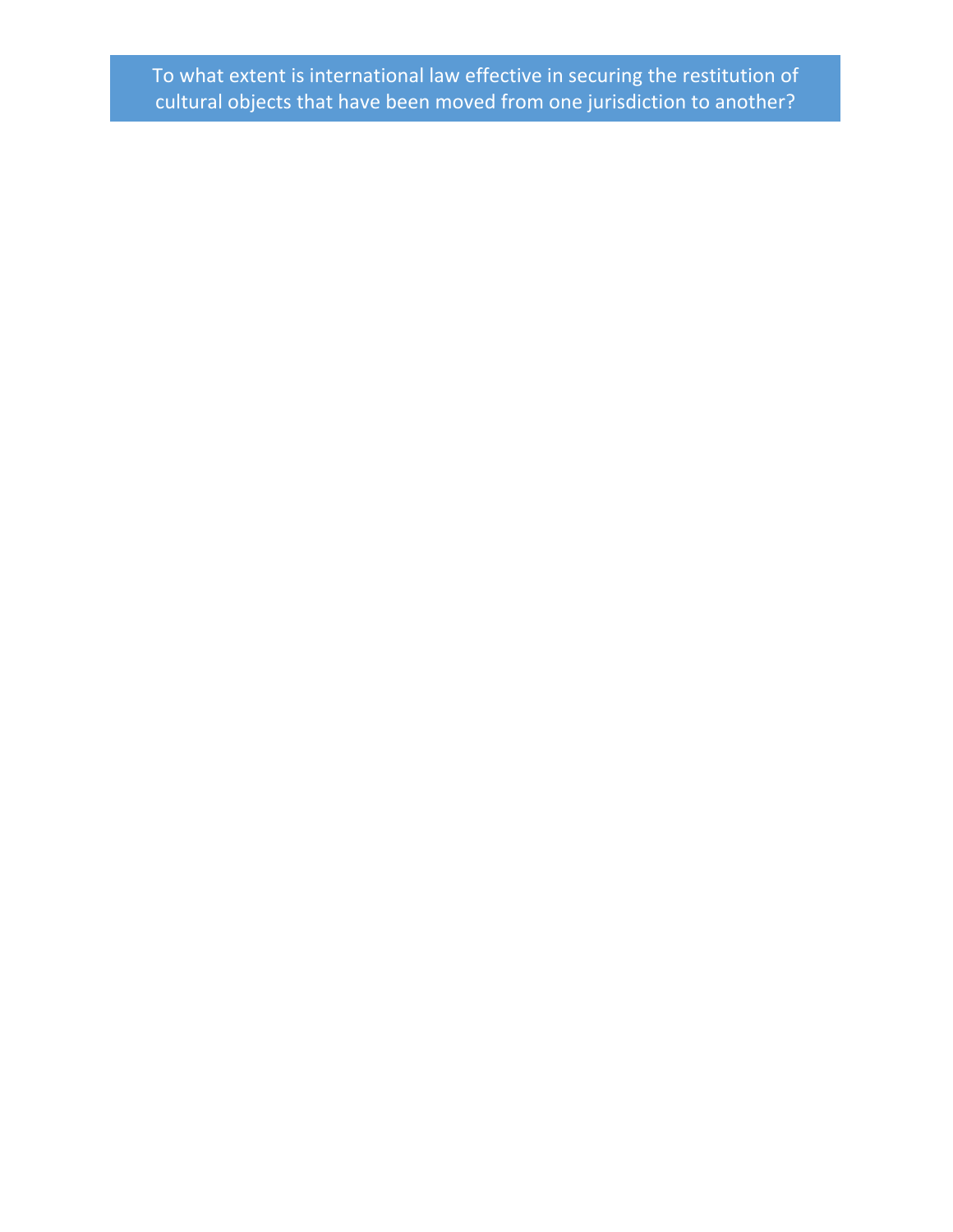#### **Bibliography**

- <http://www.unesco.org/culture/en/natlaws/db/database\_glossary\_e\_2009.pdf> accessed 29 March 2017
- <http://legal-dictionary.thefreedictionary.com/jurisdiction> accessed 29 March 2017
- (2002) <http://www.newyorker.com/magazine/2002/12/16/the-lost> accessed 23 April 2017
- (2004) <http://bostonreview.net/archives/BR29.6/paloff.php> accessed 23 April 2017
- (2017) <https://www.nytimes.com/2017/03/16/arts/design/stolen-etruscan-vessel-to-bereturned-to-italy.html?\_r=1> accessed 24 April 2017
- (2017) <http://usa.greekreporter.com/2017/02/09/manhattan-district-attorney-returnsancient-sarcophagus-to-greek-consulate/> accessed 24 April 2017
- (2014) <http://www.swissinfo.ch/eng/culture/co-operation-concludes\_last-stolen-culturalobjects-returned-to-italy/38103036> accessed 24 April 2017
- (2017) <http://artdaily.com/news/92409/Two-paintings-taken-by-Nazis-returned-tobeneficiaries-in-Canada#.WP3830XyjIX> accessed 24 April 2017
- (2016) <https://www.thelocal.de/20161212/two-paintings-taken-by-nazis-returned-tobeneficiaries-in-canada> accessed 24 April 2017
- <http://legal-dictionary.thefreedictionary.com/jurisdiction> accessed 26 April 2017
- (1989)
	- <http://www.unesco.org/culture/natlaws/media/pdf/africa\_regional\_leg/afr\_declaration\_ acp\_retour\_restitution\_freorof.pdf> accessed 26 April 2017

#### (1999)

- <http://www.unesco.org/culture/natlaws/media/pdf/ukraine/ua\_law\_exportation\_import ation\_engtof.pdf> accessed 26 April 2017
- (2017) <http://www.timesofisrael.com/lost-400-year-old-jewish-manuscript-to-be-returned-tomexico/> accessed 26 April 2017
- (2017) <https://www.nytimes.com/2017/01/01/arts/a-secret-jew-the-new-world-a-lost-bookmystery-solved.html?\_r=0> accessed 26 April 2017
- <http://www.dictionary.com/browse/potlatch> accessed 9 May 2017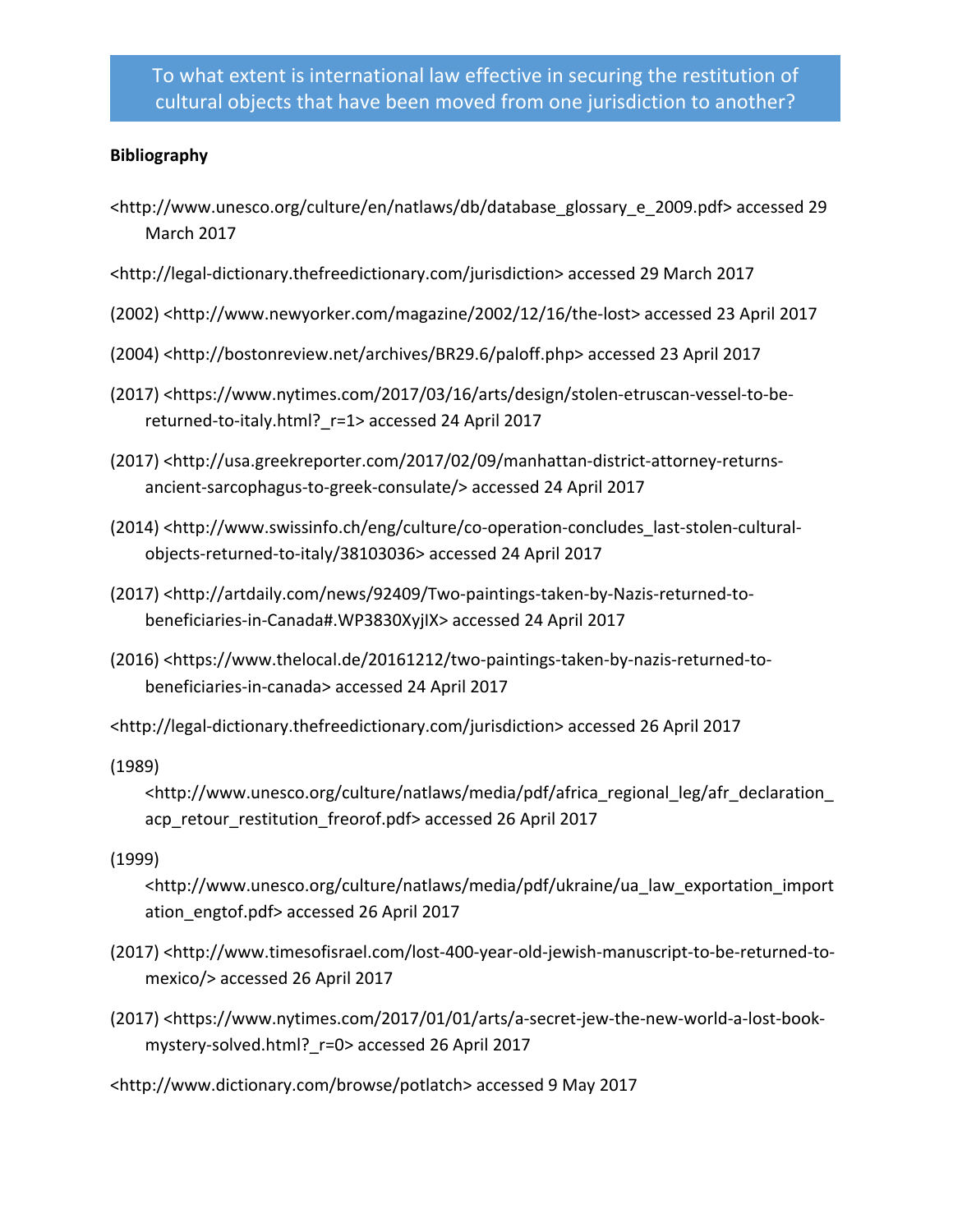- (2017) <http://www.washingtontimes.com/news/2015/feb/26/stolen-17th-century-booksfound-in-san-francisco-b/> accessed 9 May 2017
- (2017) <https://apnews.com/62127f1556474b92aea9bf261044dad2/boston-library-returnhistorical-artifacts-italy> accessed 9 May 2017
- (2017) <https://www.aol.com/article/2015/02/27/19-stolen-artifacts-returned-to-italiangovernment/21147594/> accessed 9 May 2017
- '§ 2-403. Power To Transfer; Good Faith Purchase Of Goods; "Entrusting".' (*LII / Legal Information Institute*, 2002) <https://www.law.cornell.edu/ucc/2/2-403> accessed 26 April 2017
- 'A Guide To The Visual Artists Rights Act' (*Law.harvard.edu*, 1997) <http://www.law.harvard.edu/faculty/martin/art\_law/esworthy.htm> accessed 24 April 2017
- Bender K, 'Officials: Stolen 400-Year-Old Books Found In San Francisco Bay Area To Be Returned To Italy' (*US news 400*, 2015) <https://www.usnews.com/news/us/articles/2015/02/26/400-year-old-books-stolen-initaly-are-found-in-california> accessed 9 May 2017
- 'Bilateral Agreement Between The Government Of The Arab Republic Of Egypt And The Government Of The People's Republic Of China For The Protection And Restitution Of Stolen Cultural Property Transferred Illicitly From Their Country Of Origin' (*Unesco.org*, 2010)

<http://www.unesco.org/culture/natlaws/media/pdf/egypt/egypt\_ba\_china\_10\_arenorof> accessed 26 April 2017

- Brooks A, 'Stolen Artifacts Unwittingly Acquired By Boston Public Library Returned To Italy' (*Wbur.org*, 2017) <http://www.wbur.org/artery/2017/04/19/boston-public-library-italianartifacts> accessed 9 May 2017
- Bruncevic M, 'The Lost Mural Of Bruno Schulz: A Critical Legal Perspective On Control, Access To And Ownership Of Art' (2010) 22 Law and Critique
- 'Carey V. Cyr, 113 A.2D 614 Courtlistener.Com' (*CourtListener*, 1955) <https://www.courtlistener.com/opinion/2317766/carey-v-cyr/> accessed 26 April 2017
- 'Conflicting Trends In The Flourishing International Trade Of Art And Antiquities: Restitutio In Integrum And Possessio Animo Ferundil Lucrandi' (*Elibrary.law.psu.edu*, 1995) <http://elibrary.law.psu.edu/cgi/viewcontent.cgi?article=1370&context=psilr> accessed 8 May 2017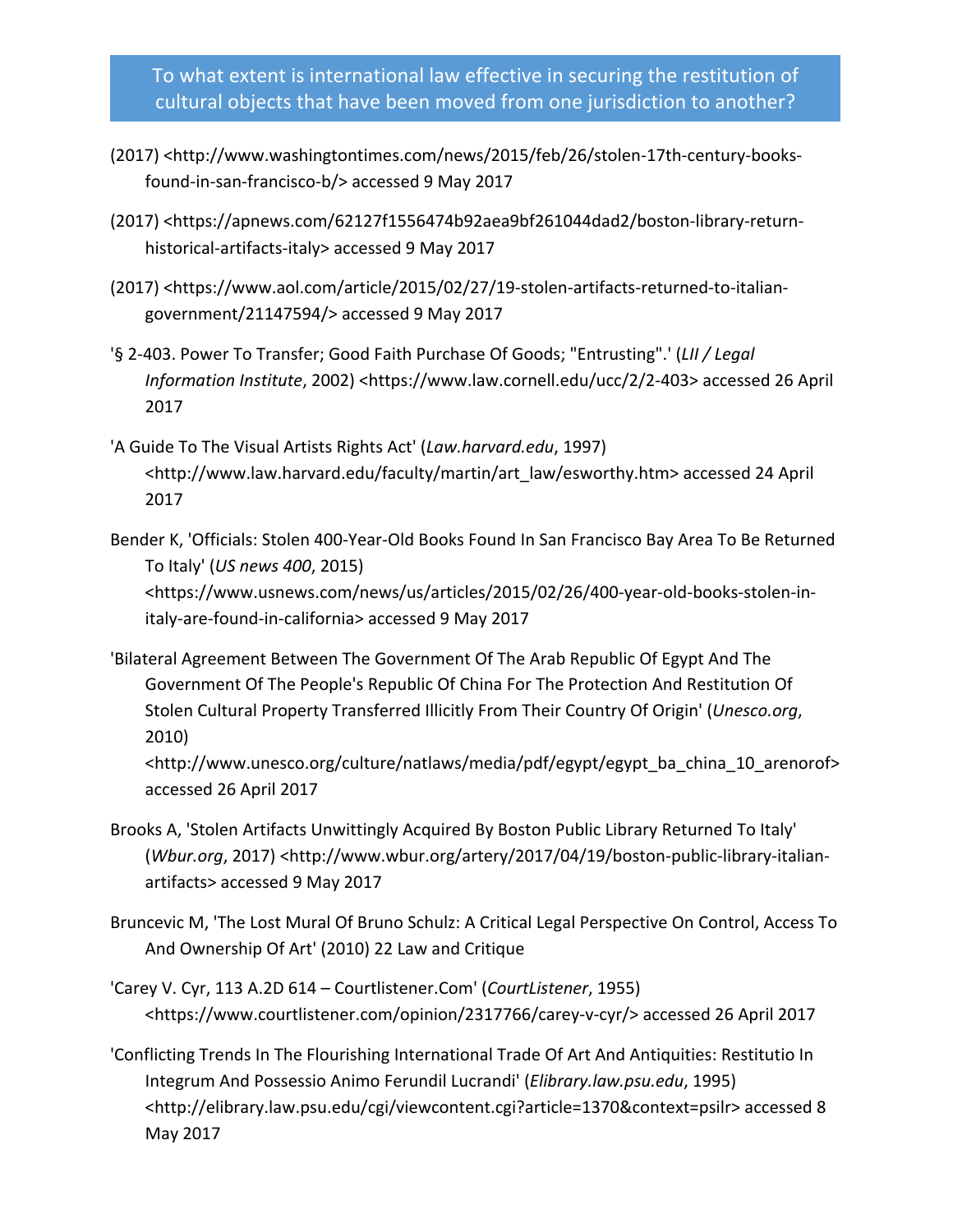Convention Concerning the Protection of the World Cultural and Natural Heritage art. 1 (1972)

'Convention For The Protection Of Cultural Property In The Event Of Armed Conflict With Regulations For The Execution Of The Convention' (*Portal.unesco.org*, 1954) <http://portal.unesco.org/en/ev.php-URL\_ID=13637&URL\_DO=DO\_TOPIC&URL\_SECTION=201.html> accessed 9 May 2017

'Convention On The Means Of Prohibiting And Preventing The Illicit Import, Export And Transfer Of Ownership Of Cultural Property' (*Portal.unesco.org*, 1970) <http://portal.unesco.org/en/ev.php-URL\_ID=13039&URL\_DO=DO\_TOPIC&URL\_SECTION=201.html> accessed 22 April 2017

'Cross-Border Restitution Claims Of Art Looted In Armed Conflicts And Wars And Alternatives To Court Litigations' (*http://www.europarl.europa.eu*, 2017) <http://www.europarl.europa.eu/RegData/etudes/STUD/2016/556947/IPOL\_STU(2016)55 6947\_EN.pdf> accessed 27 March 2017

'Definition Of The Cultural Heritage | United Nations Educational, Scientific And Cultural Organization' (*Unesco.org*, 2017) <http://www.unesco.org/new/en/culture/themes/illicittrafficking-of-cultural-property/unesco-database-of-national-cultural-heritagelaws/frequently-asked-questions/definition-of-the-cultural-heritage/> accessed 29 March 2017

Dikov I, 'Stolen Ancient Roman-Thracian Silver Mask Helmet Returned To Archaeology Museum In Bulgaria'S Plovdiv 20 Years Later' (*Archaeology in Bulgaria*, 2015) <http://archaeologyinbulgaria.com/2015/04/16/stolen-ancient-roman-thracian-silvermask-helmet-returned-to-archaeology-museum-in-bulgarias-plovdiv-20-years-later/> accessed 26 April 2017

Dikov I, 'Stolen Thracian-Roman Silver Mask Helmet Restored, Showcased In Bulgaria'S Plovdiv 21 Years After Theft' (*Archaeology in Bulgaria*, 2016) <http://archaeologyinbulgaria.com/2016/04/25/stolen-thracian-roman-silver-maskhelmet-restored-showcased-in-bulgarias-plovdiv-21-years-after-theft/> accessed 26 April 2017

'Erie R. Co. V. Tompkins | Casebriefs' (*Casebriefs.com*, 1938) <http://www.casebriefs.com/blog/law/civil-procedure/civil-procedure-keyed-tocound/ascertaining-the-applicable-law/erie-r-co-v-tompkins/> accessed 24 April 2017

Follette L, *Negotiating Culture* (1st edn, University of Massachusetts Press 2014)

Gerstenblith P, *Art, Cultural Heritage, And The Law* (3rd edn, Carolina Academic Press 2012)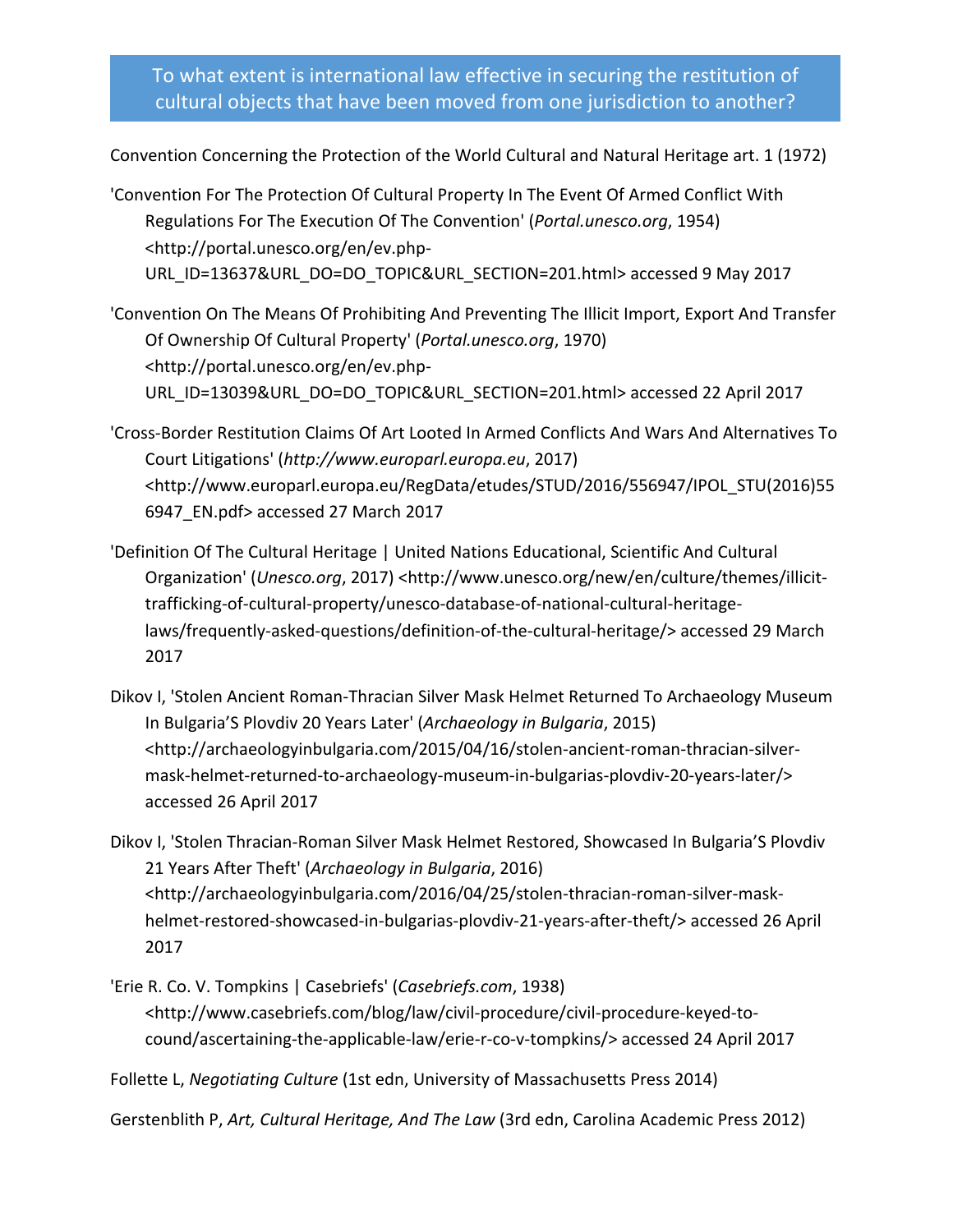- 'Gianfranco Becchina | CHASING APHRODITE' (*Chasingaphrodite.com*, 2014) <https://chasingaphrodite.com/tag/gianfranco-becchina/> accessed 24 April 2017
- Hasinoff E, 'Helaine Silverman And D. Fairchild Ruggles, Eds., Cultural Heritage And Human Rights. New York: Springer, 2007. ISBN 97803877131320.' (2008) 15 International Journal of Cultural Property
- http://www.washingtontimes.com T, 'Hunt For Missing Pompeii Artwork Includes Stop In Boise' (*The Washington Times*, 2015) <http://www.washingtontimes.com/news/2015/mar/28/hunt-for-missing-pompeiiartwork-includes-stop-in-/> accessed 9 May 2017
- 'Import Export And Transit Of Cultural Property.' (*Bak.admin.ch*) <http://www.bak.admin.ch/kulturerbe/04371/04386/index.html?lang=en&webcode=d\_02 013 en> accessed 24 April 2017
- 'ISIS'S Get Rich Quick Scheme: Sell The World' S Cultural Heritage On The Black Market— Purchasers Of ISIS-Looted Syrian Artifacts Are Not Criminally Liable Under The NSPA And The Mcclain Doctrine In The Eleventh Circuit' (*Repository.law.miami.edu*, 2016) <http://repository.law.miami.edu/cgi/viewcontent.cgi?article=4477&context=umlr> accessed 7 May 2017
- MacMillan F, 'The Protection Of Cultural Heritage: Common Heritage Of Humankind, National Cultural 'Patrimony' Or Private Property?' (2013) 64 Northern Ireland Legal Quarterly
- 'Mask' (*British Museum*)
	- <http://www.britishmuseum.org/research/collection\_online/collection\_object\_details.asp x?objectId=527173&partId=1> accessed 8 May 2017
- 'Members | United Nations Educational, Scientific And Cultural Organization' (*Unesco.org*, 2017) <http://www.unesco.org/new/en/culture/themes/restitution-of-culturalproperty/intergovernmental-committee/members/> accessed 2 May 2017
- Merryman J, 'Two Ways Of Thinking About Cultural Property' (1986) 80 The American Journal of International Law,
- 'Moral Rights Basics' (*cyber.harvard.edu*, 1998) <https://cyber.harvard.edu/property/library/moralprimer.html> accessed 24 April 2017
- 'NATIONAL STOLEN PROPERTY ACT U.S. Code Title 18--Crimes And Criminal Procedure Sections 2314 And 2315' <https://eca.state.gov/files/bureau/18-2314.pdf> accessed 7 May 2017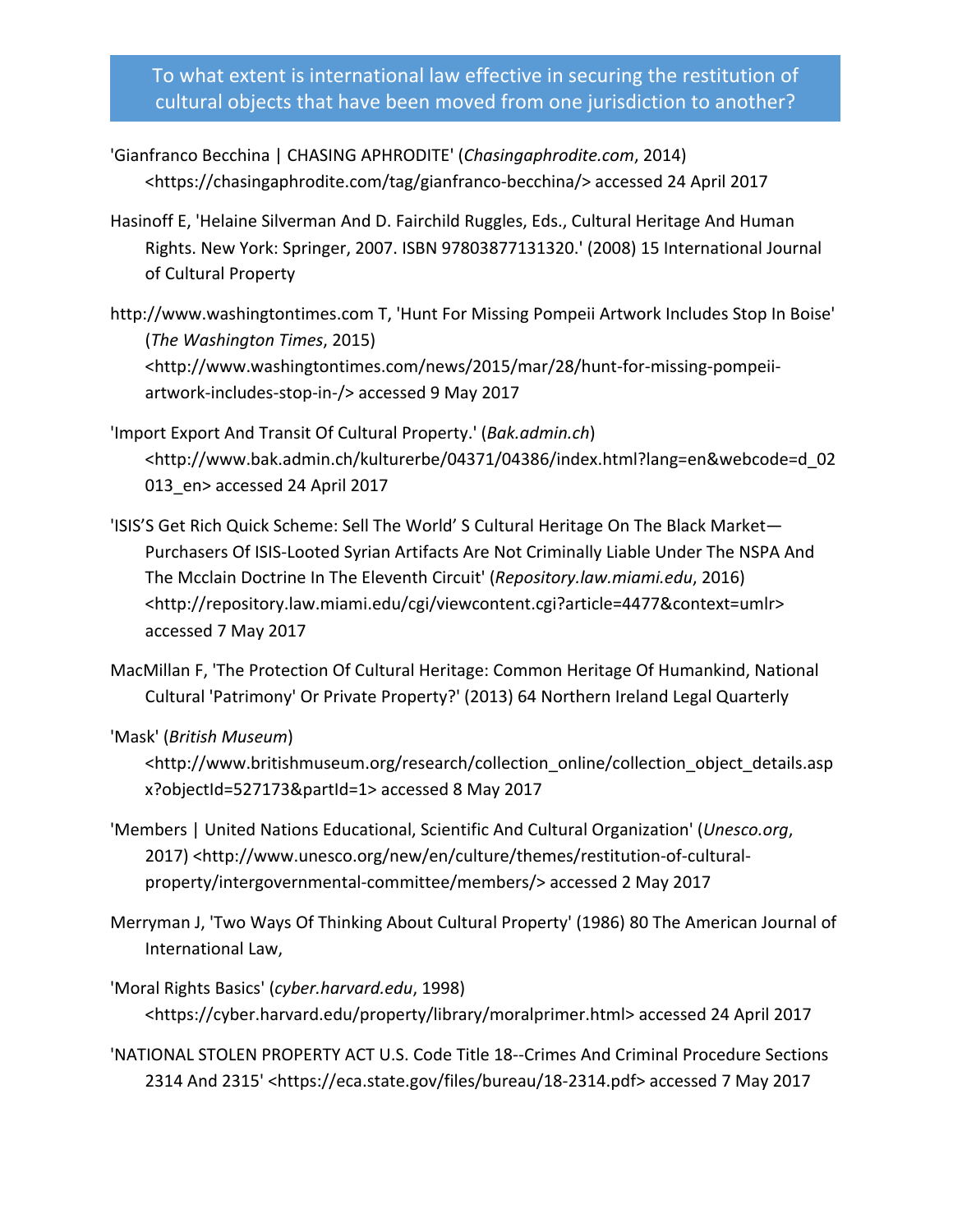- 'OFC Office Fédéral De La Culture -Restitution D'Un Lot De 32 Biens Culturels Antiques À L'Égypte' (*Bak.admin.ch*, 2015) <http://www.bak.admin.ch/aktuelles/03123/05447/05600/index.html?lang=fr> accessed 26 April 2017
- 'Other Cases Of Return Or Restitution Of Cultural Objects | United Nations Educational, Scientific And Cultural Organization' (*Unesco.org*, 2017) <http://www.unesco.org/new/en/culture/themes/illicit-trafficking-of-culturalproperty/other-cases-of-return-or-restitution-of-cultural-objects/> accessed 27 March 2017

Petropoulos J, *The Faustian Bargain* (1st edn, Oxford University Press 2006)

- 'Posters / Works Of Art / Crime Areas / Internet / Home INTERPOL' (*Interpol.int*) <https://www.interpol.int/Crime-areas/Works-of-art/Posters> accessed 8 May 2017
- 'Pre-Columbian Archaeological Objects United States V. Mcclain Centre Du Droit De L'art' (*Plone.unige.ch*, 2013) <https://plone.unige.ch/art-adr/cases-affaires/pre-columbianarchaeological-objects-2013-united-states-v-mcclain> accessed 8 May 2017
- 'Resolving The Disjunction Between Cultural Property Policy And Law: A Call For Reform' (*Rutgers Law Review*, 2011) <https://www.researchgate.net/publication/228153325\_Resolving\_the\_Disjunction\_betwe en\_Cultural\_Property\_Policy\_and\_Law\_A\_Call\_for\_Reform> accessed 8 May 2017
- 'RESTITUTING LOOTED CUBAN ART' (2009) <http://www.ascecuba.org/c/wpcontent/uploads/2014/09/v19-jimenez.pdf> accessed 8 May 2017
- 'Restitution Of Cultural Property | United Nations Educational, Scientific And Cultural Organization' (*Unesco.org*, 2017) <http://www.unesco.org/new/en/culture/themes/restitution-of-cultural-property/> accessed 2 May 2017
- 'Rethinking The Laws Of Good Faith Purchase' (*Digitalcommons.law.yale.edu*, 2011) <http://digitalcommons.law.yale.edu/cgi/viewcontent.cgi?article=5159&context=fss\_pape rs> accessed 24 April 2017
- 'Return Or Restitution Cases | United Nations Educational, Scientific And Cultural Organization' (*Unesco.org*, 2017) <http://www.unesco.org/new/en/culture/themes/restitution-ofcultural-property/return-or-restitution-cases/> accessed 29 March 2017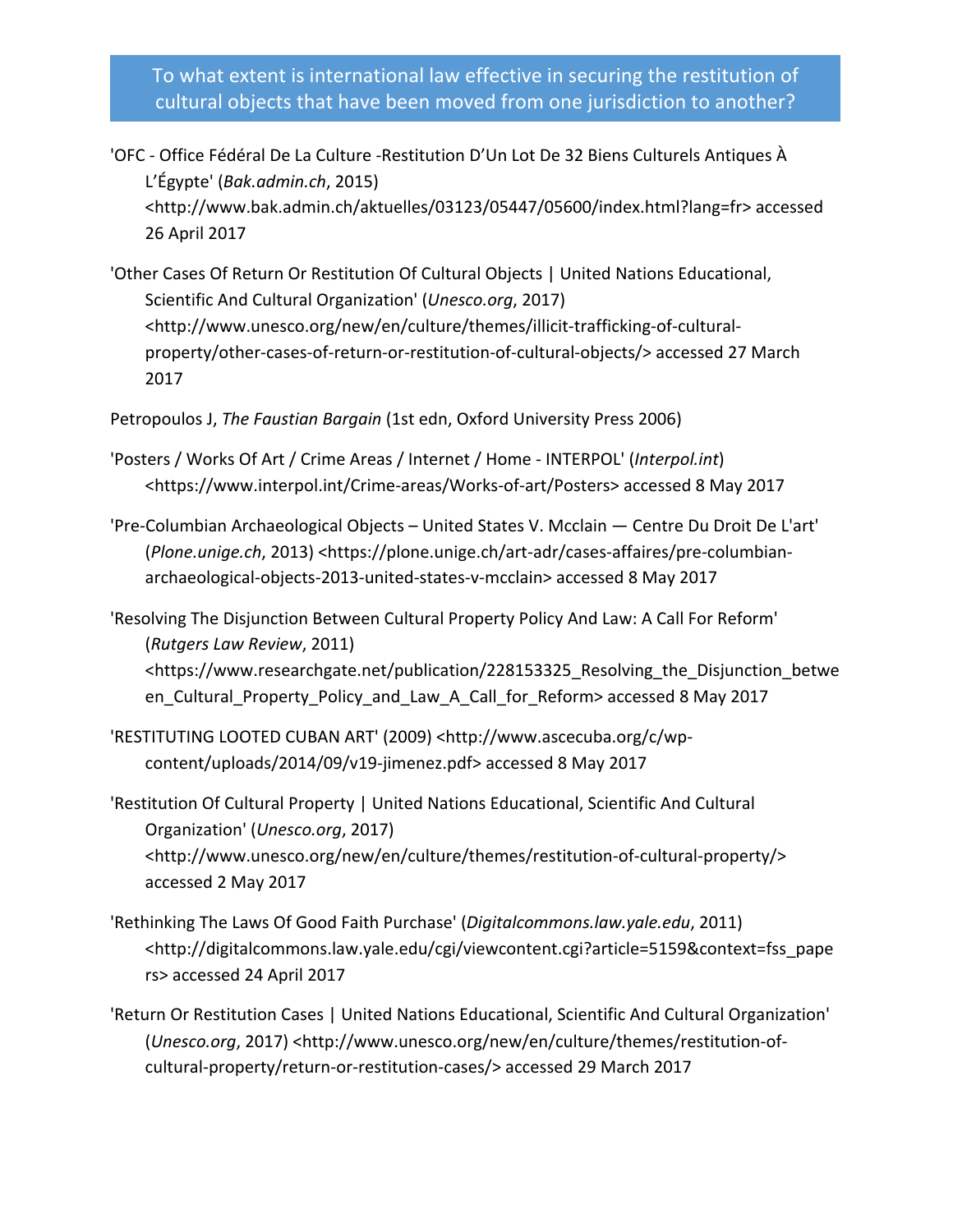- 'Return Or Restitution Of Cultural Property To The Countries Of Origin' (*Ministry for Foreign Affairs*, 2003) <https://www.mfa.is/news-and-publications/nr/2038> accessed 26 April 2017
- Rocha V, 'Looted 400-Year-Old Books From Italy Turn Up In California' (*latimes.com*, 2015) <http://www.latimes.com/local/lanow/la-me-ln-400-year-old-books-italy-20150227 story.html> accessed 9 May 2017
- Roehrenbeck C, 'Repatriation Of Cultural Property–Who Owns The Past? An Introduction To Approaches And To Selected Statutory Instruments' (2010) 38 Official Journal of the International Association of Law Libraries <https://www.ilsa.org/jessup/jessup17/Batch%201/Repatriation%20of%20Cultural%20Pro perty.pdf> accessed 27 March 2017
- 'Rule 60 Relief From A Judgment Or Order | Federal Rules Of Civil Procedure' (*Federalrulesofcivilprocedure.org*, 1946) <https://www.federalrulesofcivilprocedure.org/frcp/title-vii-judgment/rule-60-relief-froma-judgment-or-order/> accessed 24 April 2017
- Sanborn A, 'The Ceremonial Mask Of The Kwakwaka'Wakw First Nations From The British Museum -On Long-Term Loan- To The U'Mista Cultural Centre In Alert Bay, British Columbia, Canada' (*http://www.unesco.org*, 2017) <http://www.unesco.org/culture/laws/pdf/abstract\_sanborn.pdf> accessed 8 May 2017
- 'Signatories To The 1970 UNESCO Convention' (*Dosfan.lib.uic.edu*) <http://dosfan.lib.uic.edu/usia/E-USIA/education/culprop/unesco02.html> accessed 10 May 2017
- 'Standards For Ownership | United Nations Educational, Scientific And Cultural Organization' (*Unesco.org*, 2017) <http://www.unesco.org/new/en/culture/themes/restitution-ofcultural-property/standards-for-ownership/> accessed 29 March 2017
- 'Status Map Cultural Property UNIDROIT International Institute For The Unification Of Private Law - Institut International Pour L'unification Du Droit Privè' (*Unidroit.org*, 2017) <http://www.unidroit.org/status-cp?id=1769> accessed 8 May 2017
- 'Stolen Ancient Roman-Thracian Silver Mask Helmet Returned To Bulgaria�S Plovdiv Archaeology Museum 20 Years Later - Messagetoeagle.Com' (*Messagetoeagle.com*, 2015) <http://www.messagetoeagle.com/bulgironhelmet.php#.WQCJtFHyjcs> accessed 26 April 2017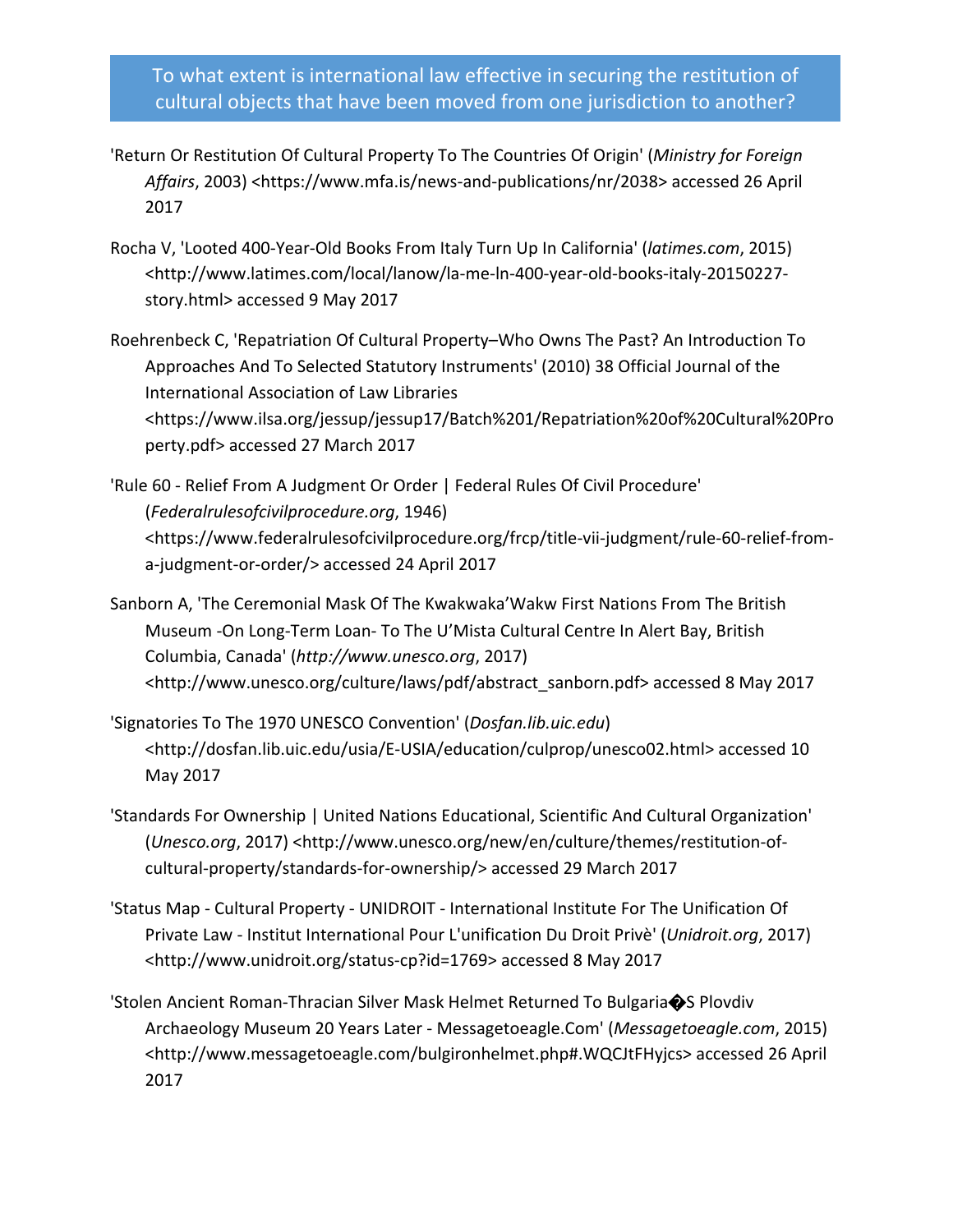- 'Successful Restitutions In The World | United Nations Educational, Scientific And Cultural Organization' (*Unesco.org*, 2008) <http://www.unesco.org/new/en/culture/themes/restitution-of-culturalproperty/successful-restitutions-in-the-world/> accessed 24 April 2017
- 'The History Of The Potlatch Collection | U'mista Cultural Centre' (*U'mista Cultural Centre*) <https://www.umista.ca/pages/collection-history> accessed 9 May 2017

'The Legal Landscape Of The International Art Market After Republic Of Austria V. Altmann' (*Scholarlycommons.law.northwestern.edu*, 2005) <http://scholarlycommons.law.northwestern.edu/cgi/viewcontent.cgi?article=1620&conte xt=njilb> accessed 3 May 2017

- 'The Manuscripts Of Luis De Carvajal (El Mozo), Part Of Our National Cultural Heritage, Are Returned' (*gob.mx*, 2017) <http://www.gob.mx/sre/prensa/103150> accessed 26 April 2017
- 'THE SOLOMON R. GUGGENHEIM FOUNDATION, RESPONDENT, V. MRS. JULES LUBELL, APPELLANT. (THIRD & FOURTH-PARTY ACTIONS.)' (*Law.cornell.edu*, 1991) <https://www.law.cornell.edu/nyctap/I91\_0018.htm> accessed 10 May 2017

'This Week In History, 1921: Mass Arrests At Kwakwaka'wakw Potlatch Took Place Christmas Day' (*www.theprovince.com*, 2016) <http://www.theprovince.com/news/local+news/this+week+history+1921+mass+arrests+k wakwaka+27wakw+potlatch/12578732/story.html> accessed 9 May 2017

'Ukraine: Law On Copyright And Related Rights' (*Wipo.int*, 1994) <http://www.wipo.int/wipolex/en/text.jsp?file\_id=142655> accessed 24 April 2017

'UNESCO' (*UNESCO*, 2017) <http://en.unesco.org/> accessed 9 May 2017

'United Nations Educational, Scientific And Cultural Organization | Culture' (*Unesco.org*, 2003) <http://www.unesco.org/culture/natlaws/index.php?title=&title-and=0&text=&textmode=0&regions=&countries%5B%5D=0&categories%5B%5D=0&themes%5B%5D=0&instr uments%5B%5D=0&keywords%5B%5D=0&languages%5B%5D=0&years%5B%5D=0&years %5B%5D=0&doctype=0&documents%5B%5D=original&documents%5B%5D=translated&tr anstype=0&change=lang&action=search&db=LAWS&show=&page=&start=&newsize=null& sort=&criteria=YTo5OntzOjc6InJlZ2lvbnMiO2E6MTp7aTowO3M6MToiMCI7fXM6OToiY291b nRyaWVzIjthOjE6e2k6MDtzOjE6IjAiO31zOjEwOiJjYXRlZ29yaWVzIjthOjE6e2k6MDtzOjE6IjAi O31zOjY6InRoZW1lcyI7YToxOntpOjA7czoxOiIwIjt9czoxMToiaW5zdHJ1bWVudHMiO2E6MT p7aTowO3M6MToiMCI7fXM6ODoia2V5d29yZHMiO2E6MTp7aTowO3M6MToiMCI7fXM6O ToibGFuZ3VhZ2VzIjthOjE6e2k6MDtzOjE6IjAiO31zOjU6InllYXJzIjthOjE6e2k6MDtzOjE6IjAiO3